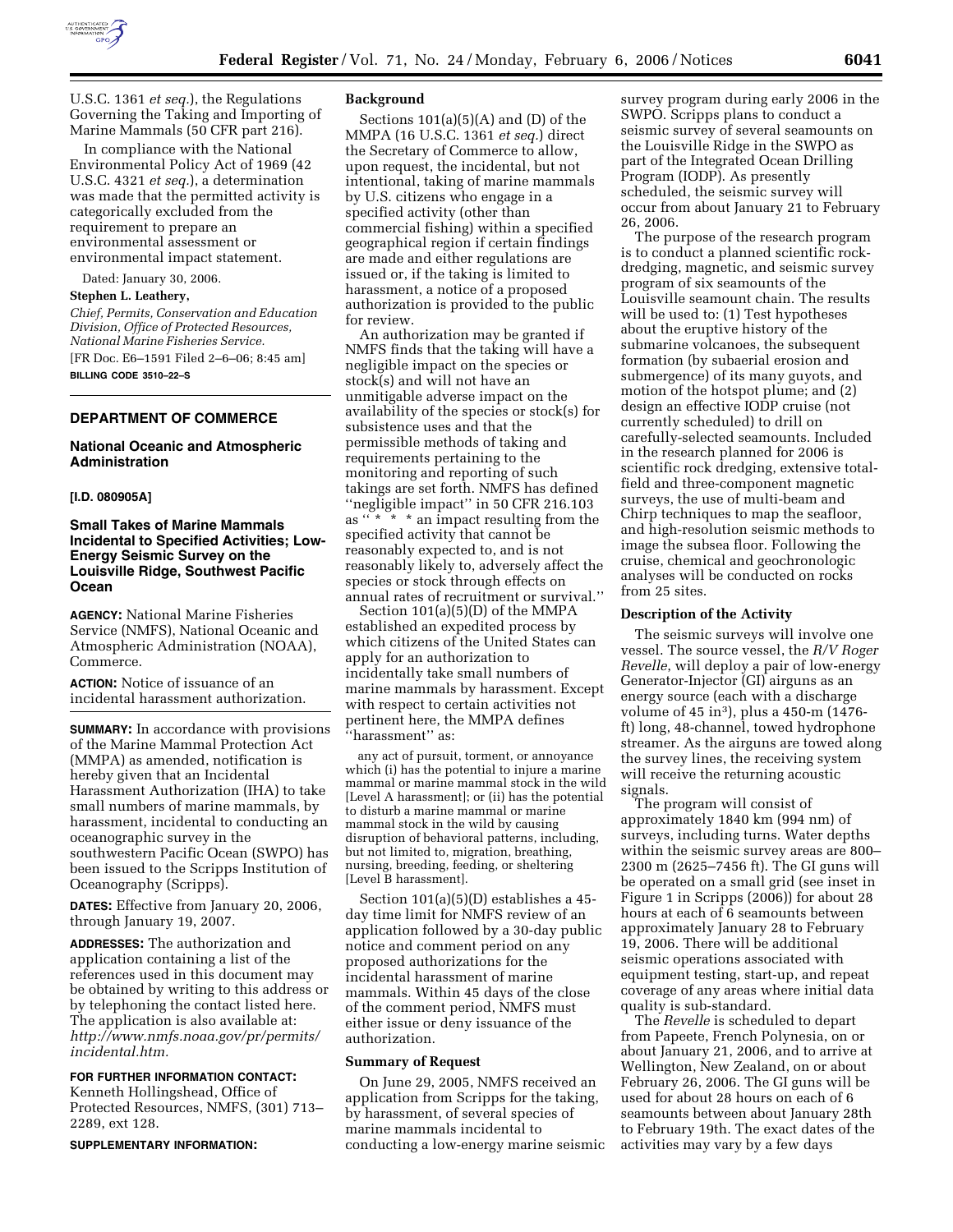because of weather conditions, repositioning, streamer operations and adjustments, airgun deployment, or the need to repeat some lines if data quality is substandard. The overall area within which the seismic surveys will occur is located between approximately 25° and 45° S., and between 155° and 175° W. The surveys will be conducted entirely in International Waters.

In addition to the operations of the GI guns, a 3.5-kHz sub-bottom profiler and passive geophysical sensors to conduct total-field and three-component magnetic surveys will be operated during seismic surveys. A Kongsberg-Simrad EM–120 multi-beam sonar will be used continuously throughout the cruise.

The energy to the airguns is compressed air supplied by compressors on board the source vessel. Seismic pulses will be emitted at intervals of 6– 10 seconds. At a speed of 7 knots (13 km/h), the 6–10 sec spacing corresponds to a shot interval of approximately 21.5– 36 m (71–118 ft).

The generator chamber of each GI gun, the one responsible for introducing the sound pulse into the ocean, is 45 in3. The larger (105 in3) injector chamber injects air into the previouslygenerated bubble to maintain its shape, and does not introduce more sound into the water. The two  $45/105$  in<sup>3</sup> GI guns will be towed 8 m (26.2 ft) apart side by side, 21 m (68.9 ft) behind the *Revelle*, at a depth of 2 m (6.6 ft).

#### *General-Injector Airguns*

Two GI-airguns will be used from the *Revelle* during the proposed program.

These 2 GI-airguns have a zero to peak (peak) source output of 230.7 dB re 1 microPascal-m (3.4 bar-m) and a peakto-peak (pk-pk) level of 235.9B (6.2 barm). However, these downward-directed source levels do not represent actual sound levels that can be measured at any location in the water. Rather, they represent the level that would be found 1 m (3.3 ft) from a hypothetical point source emitting the same total amount of sound as is emitted by the combined airguns in the airgun array. The actual received level at any location in the water near the airguns will not exceed the source level of the strongest individual source and actual levels experienced by any organism more than 1 m (3.3 ft) from any GI gun will be significantly lower.

Further, the root mean square (rms) received levels that are used as impact criteria for marine mammals (see Richardson *et al.*, 1995) are not directly comparable to these peak or pk-pk values that are normally used to characterize source levels of airgun arrays. The measurement units used to describe airgun sources, peak or pk-pk decibels, are always higher than the rms decibels referred to in biological literature. For example, a measured received level of 160 dB rms in the far field would typically correspond to a peak measurement of about 170 to 172 dB, and to a pk-pk measurement of about 176 to 178 decibels, as measured for the same pulse received at the same location (Greene, 1997; McCauley *et al.*, 1998, 2000). The precise difference between rms and peak or pk-pk values depends on the frequency content and

duration of the pulse, among other factors. However, the rms level is always lower than the peak or pk-pk level for an airgun-type source.

The depth at which the sources are towed has a major impact on the maximum near-field output, because the energy output is constrained by ambient pressure. The normal tow depth of the sources to be used in this project is 2.0 m (6.6 ft), where the ambient pressure is approximately 3 decibars. This also limits output, as the 3 decibars of confining pressure cannot fully constrain the source output, with the result that there is loss of energy at the sea surface. Additional discussion of the characteristics of airgun pulses is provided in Scripps application and in previous **Federal Register** documents (see 69 FR 31792 (June 7, 2004) or 69 FR 34996 (June 23, 2004)).

Received sound levels have been modeled by Lamont-Doherty Earth Observatory (L-DEO) for a number of airgun configurations, including two 45 in3 Nucleus G-guns (G guns), in relation to distance and direction from the airguns. The L-DEO model does not allow for bottom interactions, and is therefore most directly applicable to deep water. Based on the modeling, estimates of the maximum distances from the GI guns where sound levels of 190, 180, 170, and 160 dB microPascalm (rms) are predicted to be received are shown in Table 1. Because the model results are for the G guns, which have more energy than GI guns of the same size, those distances are overestimates of the distances for the 45 in3 GI guns.

TABLE 1.—DISTANCES TO WHICH SOUND LEVELS ≥190, 180, 170, AND 160 DB RE 1 µPA (RMS) MIGHT BE RECEIVED FROM TWO 45-IN<sup>3</sup> G GUNS, SIMILAR TO THE TWO 45-IN<sup>3</sup> GI GUNS THAT WILL BE USED DURING THE SEISMIC SUR-VEY IN THE SW PACIFIC OCEAN DURING JANUARY–FEBRUARY 2006. DISTANCES ARE BASED ON MODEL RESULTS PROVIDED BY L–DEO.

| Water depth |        |          | Estimated distances at received levels (m) |            |
|-------------|--------|----------|--------------------------------------------|------------|
|             | 190 dB | 180 dB   | 170 dB                                     | 160 dB     |
| $>1000$ m   | 10     | 60<br>40 | 188<br>125                                 | 525<br>350 |

Some empirical data concerning the 180- and 160-dB distances have been acquired based on measurements during an acoustic verification study conducted by L–DEO in the northern Gulf of Mexico between May 27 and June 3, 2003 (Tolstoy *et al.*, 2004). Although the results are limited, the data showed that water depth affected the radii around the airguns where the received level would be 180 dB re 1 microPa (rms), NMFS' current injury threshold safety criterion applicable to cetaceans (NMFS,

2000). Similar depth-related variation is likely in the 190–dB distances applicable to pinnipeds. Correction factors were developed for water depths 100–1000 m (328–3281 ft) and less than 100 m (328 ft). The proposed survey will occur in depths 800–2300 m (2625– 7456 ft), so only the correction factor for intermediate water depths is relevant here.

The empirical data indicate that for deep water (>1000 m (3281 ft)), the L– DEO model tends to overestimate the

received sound levels at a given distance (Tolstoy *et al.*, 2004). However, to be precautionary pending acquisition of additional empirical data, it is proposed that safety radii during airgun operations in deep water will be the values predicted by L–DEO's model (Table 1). Therefore, the assumed 180 and 190-dB radii are 40 m (131 ft) and 10 m (33 ft), respectively.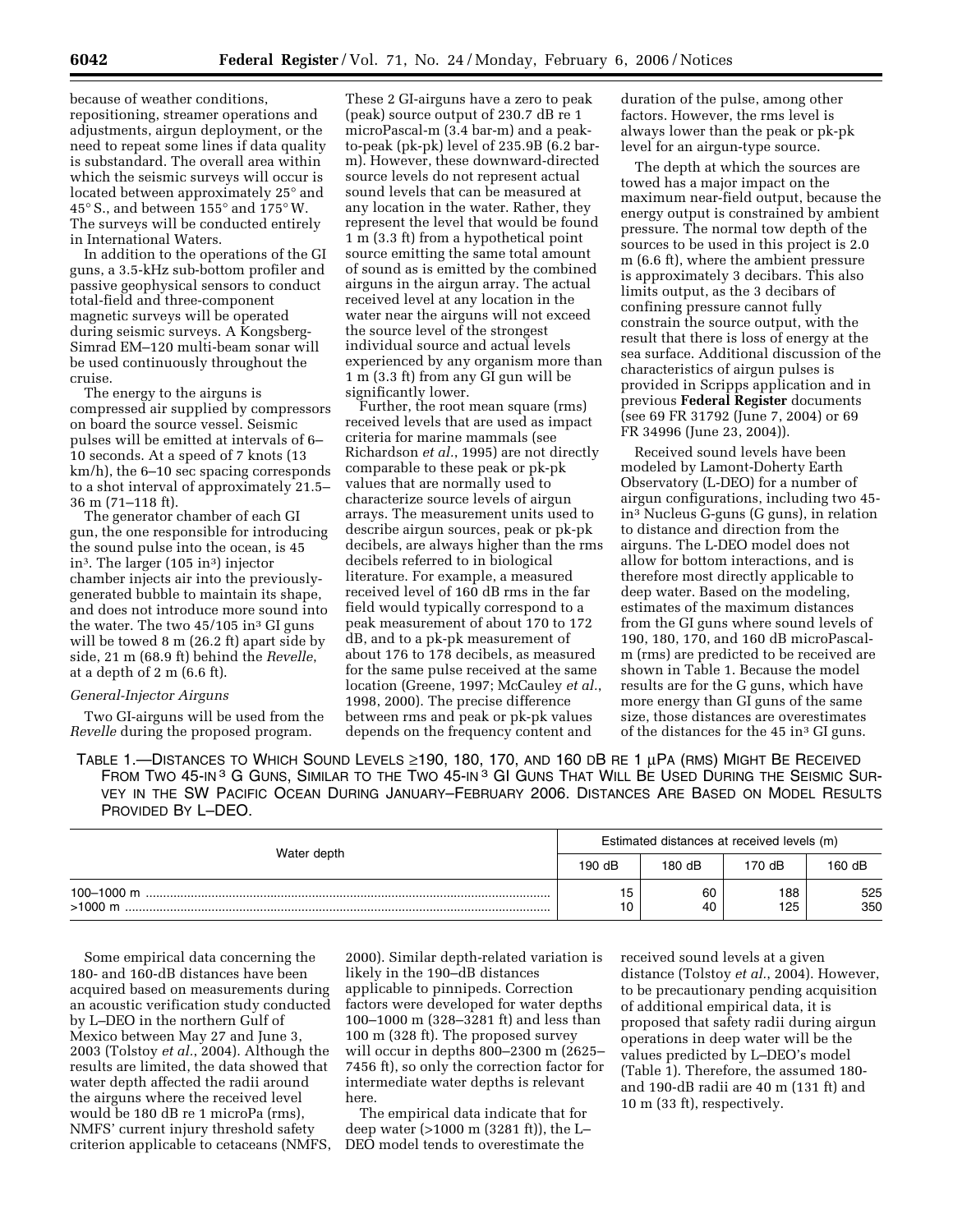# **Bathymetric Sonar and Sub-bottom Profiler**

The Kongsberg-Simrad EM120 multibeam sonar operates at 11.25–12.6 kHz, and is mounted in the hull of the *Revelle.* It operates in several modes, depending on water depth. In the proposed survey, it will be used in deep (>800-m) water, and will operate in ''deep'' mode. The beamwidth is 1° or 2° fore-aft and a total of 150° athwartship. Estimated maximum source levels are 239 and 233 dB at 1° and 2° beam widths, respectively. Each ''ping'' consists of nine successive fanshaped transmissions, each ensonifying a sector that extends 1° or 2° fore-aft. In the ''deep'' mode, the total duration of the transmission into each sector is 15 ms. The nine successive transmissions span an overall cross-track angular extent of about 150°, with 16-ms gaps between the pulses for successive sectors. A receiver in the overlap area between two sectors would receive two 15-ms pulses separated by a 16-ms gap. The ''ping'' interval varies with water depth, from approximately 5 sec at 1000 m (3281 ft) to 20 sec at 4000 m (13123  $ft/2.2$  nm).

*Sub-bottom Profiler*—The sub-bottom profiler is normally operated to provide information about the sedimentary features and the bottom topography that is simultaneously being mapped by the multi-beam sonar. The energy from the sub-bottom profiler is directed downward by a 3.5-kHz transducer mounted in the hull of the *Revelle*. The output varies with water depth from 50 watts in shallow water to 800 watts in deep water. Pulse interval is 1 second (sec) but a common mode of operation is to broadcast five pulses at 1-s intervals followed by a 5-sec pause. The beamwidth is approximately 30° and is directed downward. Maximum source output is 204 dB re 1 microPa (800 watts) while normal source output is 200 dB re 1 microPa (500 watts). Pulse duration will be 4, 2, or 1 ms, and the bandwith of pulses will be 1.0 kHz, 0.5 kHz, or 0.25 kHz, respectively.

Although the sound levels have not been measured directly for the subbottom profiler used by the *Revelle*, Burgess and Lawson (2000) measured sounds propagating more or less horizontally from a sub-bottom profiler similar to the Scripps unit with similar source output (i.e., 205 dB re 1 microPa m). For that profiler, the 160- and 180 dB re 1 microPa (rms) radii in the horizontal direction were estimated to be, respectively, near 20 m (66 ft) and 8 m (26 ft) from the source, as measured in 13 m (43 ft) water depth. The corresponding distances for an animal

in the beam below the transducer would be greater, on the order of 180 m (591 ft) and 18 m (59 ft) respectively, assuming spherical spreading. Thus the received level for the Scripps subbottom profiler would be expected to decrease to 160 and 180 dB about 160 m (525 ft) and 16 m (52 ft) below the transducer, respectively, assuming spherical spreading. Corresponding distances in the horizontal plane would be lower, given the directionality of this source (30° beamwidth) and the measurements of Burgess and Lawson (2000).

## *Characteristics of Airgun Pulses*

Discussion of the characteristics of airgun pulses was provided in several previous **Federal Register** documents (see 69 FR 31792 (June 7, 2004) or 69 FR 34996 (June 23, 2004)) and is not repeated here. Reviewers are encouraged to read these earlier documents for additional information.

## **Comments and Responses**

A notice of receipt and request for 30 day public comment on the application and proposed authorization was published on October 17, 2005 (70 FR 60287). During the 30-day public comment period, NMFS received comments only from the Marine Mammal Commission (Commission). It is the Commission's view that

(1) Considerable uncertainty exists regarding the effects of sound on marine mammals;

(2) Better understanding of those effects will require carefully designed studies, the results of which may not be available for years;

(3) Important activities should not be postponed or delayed until such results become available; and

(4) Until the results of needed studies become available and uncertainties are resolved or clarified, it is essential that agencies take a precautionary approach (as defined in the previous statements and publications) in authorizing and conducting activities.

*Comment 1:* The Commission believes that NMFS' preliminary determinations are reasonable provided NMFS is satisfied that the proposed mitigation and monitoring activities are adequate to detect marine mammals in the vicinity of the proposed operations and to ensure that marine mammals are not being taken in unanticipated ways or numbers.

*Response:* For this activity, the radius of the zone of potential impact ranges from 10 to 60 m (33 to 216.5 ft) depending upon water depth and whether the sighted mammal is a pinniped, a small cetacean, or a large

cetacean (see Table 1). Considering the very small size of the conservative shutdown zones, the speed of the vessel when towing the airgun (7 kts), the length of daylight at this time of the year, and the marine mammal avoidance measures that are implemented by the vessel for animals on the vessel's track, it is very unlikely that any marine mammals would enter the safety zone undetected. If a marine mammal enters the small safety zone, operational shutdown will be implemented until the animal leaves the safety zone.

*Comment 2:* The Commission notes that its April 2004 Beaked Whale Conference explored issues related to the vulnerability of beaked whales to anthropogenic sound. Discussions at the workshop appear to lend support to the hypothesis that beaked whales have unique characteristics that make them particularly vulnerable to certain anthropogenic sound sources (e.g., sonars). Preliminary research findings presented at the workshop suggest that at least some beaked whales exhibit a unique dive behavior that raises the possibility that they may live in a physiologic condition of chronic supersaturation that would increase their susceptibility to received sound levels less than 180 dB. Workshop participants theorized that the animals' behavioral response to anthropogenic sound, coupled with their susceptibility to gas bubble formation may lead to strandings (which in many cases are lethal). The Commission recognizes that the evidence with respect to this scenario is preliminary and that other explanations and scenarios exist. However, the uncertainties concerning the effects of sound on these species underscore the need for caution.

*Response:* NMFS notes that the MMC's workshop summary report is available for reading or downloading at: *http://www.mmc.gov/sound/ beakedwhalewrkshp/pdf/ bwhale*\_*wrkshpsummary.pdf*.

*Comment 3:* The Commission notes that although the proposed study is not expected to result in injuries or deaths to beaked whales or other species of marine mammals, observers will conduct monitoring for injured or dead animals along some recently run transect lines as the source vessel returns along parallel and perpendicular transect tracks. In this regard, the Commission would be interested in learning from NMFS and/or Scripps what the probability is that an injured or dead beaked whale, other small cetacean, or elephant seal would be sighted from a ship running transects through an area or retracing recently run transect lines.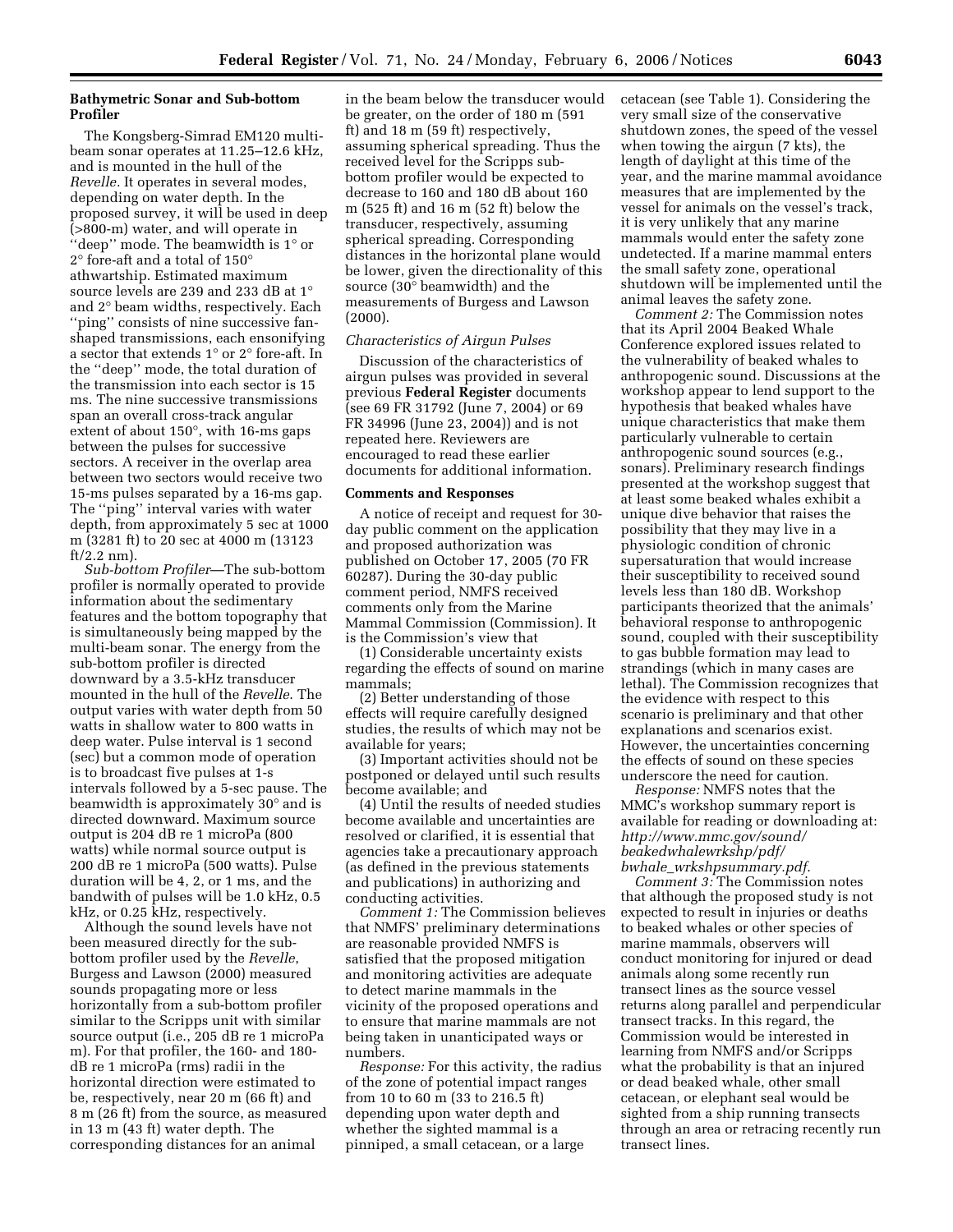*Response:* NMFS is unaware of any scientific studies to demonstrate efficacy of conducting marine mammal sightings from a moving vessel for incapacitated or dead marine mammals. However, Scripps notes that the *Revelle*  will spend approximately 28 hours at each of the 6 seamounts. As the inset to Figure 1 in the Scripp's application shows, parallel seismic lines are approximately 2.5 km (1.35 nm) apart, and the ''perpendicular'' lines about twice that distance. Using big-eye binoculars, injured or dead mammals that are floating should be readily visible during daytime hours.

*Comment 4:* The Commission notes that to obtain the best possible observations prior to initiating full-scale operations, NMFS should require Scripps not initiate ramp-up after dark and/or to maintain a low-level output from the airguns if full-scale operations may take place after dark.

*Response:* The IHA to Scripps, similar to other seismic IHAs, requires that ramp-up not commence if the complete safety radii are not visible for at least 30 minutes prior to ramp-up in either daylight (rain/fog) or nighttime.

*Comment 5:* The Commission notes that NMFS' discussion of Scripps' proposed shut-down procedures in the proposed IHA **Federal Register** notice states: ''The mammal has cleared the safety radius if it is visually observed to have left the safety radius, or if it has not been seen within the zone for 15 min. (small odontocetes and pinnipeds) or 30 min. (mysticetes and large odontocetes)\* \* \* .'' The Commission notes that elephant seals can dive for much longer than 15 minutes and, thus, could be directly below the sound source when it is reactivated.

*Response:* For elephant seals and other pinnipeds, the safety radius around the 2–GI airgun seismic source (not the vessel itself) is 10–15 m (33–49 ft) depending upon water depth. When towing seismic airguns, the *Revelle*'s speed is about 7 knots (nm/hr or 13 km/ hr). As a result, the likelihood of an elephant seal (or any other marine mammal) making a deep dive and returning to the immediate area of the vessel and its safety zone, which after 15 minutes of travel will be about 1.75 nm (3.2 km) away from the elephant seal sighting location, is considered remote.

*Comment 6:* The Commission believes NMFS should require that operations be suspended immediately if a dead or seriously injured marine mammal is found in the vicinity of the operations, pending authorization to proceed or issuance of regulations authorizing such

takes under section 101(a)(5)(A) of the MMPA.

*Response:* A standard condition in all seismic IHAs is for an emergency shutdown. The IHA states that ''If observations are made or credible reports are received that one or more marine mammals or sea turtles are within the area of this activity in an injured or mortal state, or are indicating acute distress, the seismic airguns will be immediately shut down and the Chief of the Permits, Conservation and Education Division, Office of Protected Resources or a staff member contacted. The airgun array will not be restarted until review and approval has been given by the Director, Office of Protected Resources or his designee.'' However, this requirement pertains only to recently deceased marine mammals, not long-dead ''floaters.''

# **Description of Habitat and Marine Mammals Affected by the Activity**

Forty species of cetacean, including 31 odontocete (dolphin and small- and large-toothed whale) species and nine mysticete (baleen whales) species, are believed by scientists to occur in the southwest Pacific in the proposed seismic survey area. More detailed information on these species is contained in the Scripps application and the National Science Foundation (NSF) EA which are available at: *http://www.nmfs.noaa.gov/pr/permits/ incidental.htm.* Table 2 in both the Scripps application and NSF EA summarizes the habitat, occurrence, and regional population estimate for these species. The following species may be affected by this low-intensity seismic survey: Sperm whale, pygmy and dwarf sperm whales, southern bottlenose whale, Arnoux's beaked whale, Cuvier's beaked whale, Shepherd's beaked whale, mesoplodont beaked whales (Andrew's beaked whale, Blainville's beaked whale, gingko-toothed whale, Gray's beaked whale, Hector's beaked whale, spade-toothed whale, straptoothed whale), melon-headed whale, pygmy killer whale, false killer whale, killer whale, long-finned pilot whale, short-finned pilot whale, rough-toothed dolphin, bottlenose dolphin, pantropical spotted dolphin, spinner dolphin, striped dolphin, short-beaked common dolphin, hourglass dolphin, Fraser's dolphin , Risso's dolphin, southern right whale dolphin, spectacled porpoise, humpback whale, southern right whale, pygmy right whale, common minke whale, Antarctic minke whale, Bryde's whale, sei whale, fin whale and blue whale. Because the proposed survey area spans a wide range of latitudes (25–45° S), tropical,

temperate, and possibly polar species are all likely to be found there. The survey area is all in deep-water habitat but is close to oceanic island (Kermadec Islands) habitats, so both coastal and oceanic species might be encountered. However, abundance and density estimates of cetaceans found there are provided for reference only, and are not necessarily the same as those that likely occur in the survey area.

Five species of pinnipeds could potentially occur in the proposed seismic survey area: Southern elephant seal, leopard seal, crabeater seal, Antarctic fur seal, and the sub-Antarctic fur seal. All are likely to be rare, if they occur at all, as their normal distributions are south of the Scripps survey area. Outside the breeding season, however, they disperse widely in the open ocean (Boyd, 2002; King, 1982; Rogers, 2002). Only three species of pinniped are known to wander regularly into the area (Reeves *et al.*, 1999): the Antarctic fur seal, the sub-Antarctic fur seal, and the leopard seal. Leopard seals are seen as far north as the Cook Islands (Rogers, 2002).

#### **Potential Effects on Marine Mammals**

As outlined in several previous NMFS documents, the effects of noise on marine mammals are highly variable, and can be categorized as follows (based on Richardson *et al.*, 1995):

(1) The noise may be too weak to be heard at the location of the animal (i.e., lower than the prevailing ambient noise level, the hearing threshold of the animal at relevant frequencies, or both);

(2) The noise may be audible but not strong enough to elicit any overt behavioral response;

(3) The noise may elicit reactions of variable conspicuousness and variable relevance to the well being of the marine mammal; these can range from temporary alert responses to active avoidance reactions such as vacating an area at least until the noise event ceases;

(4) Upon repeated exposure, a marine mammal may exhibit diminishing responsiveness (habituation), or disturbance effects may persist; the latter is most likely with sounds that are highly variable in characteristics, infrequent and unpredictable in occurrence, and associated with situations that a marine mammal perceives as a threat;

(5) Any anthropogenic noise that is strong enough to be heard has the potential to reduce (mask) the ability of a marine mammal to hear natural sounds at similar frequencies, including calls from conspecifics, and underwater environmental sounds such as surf noise;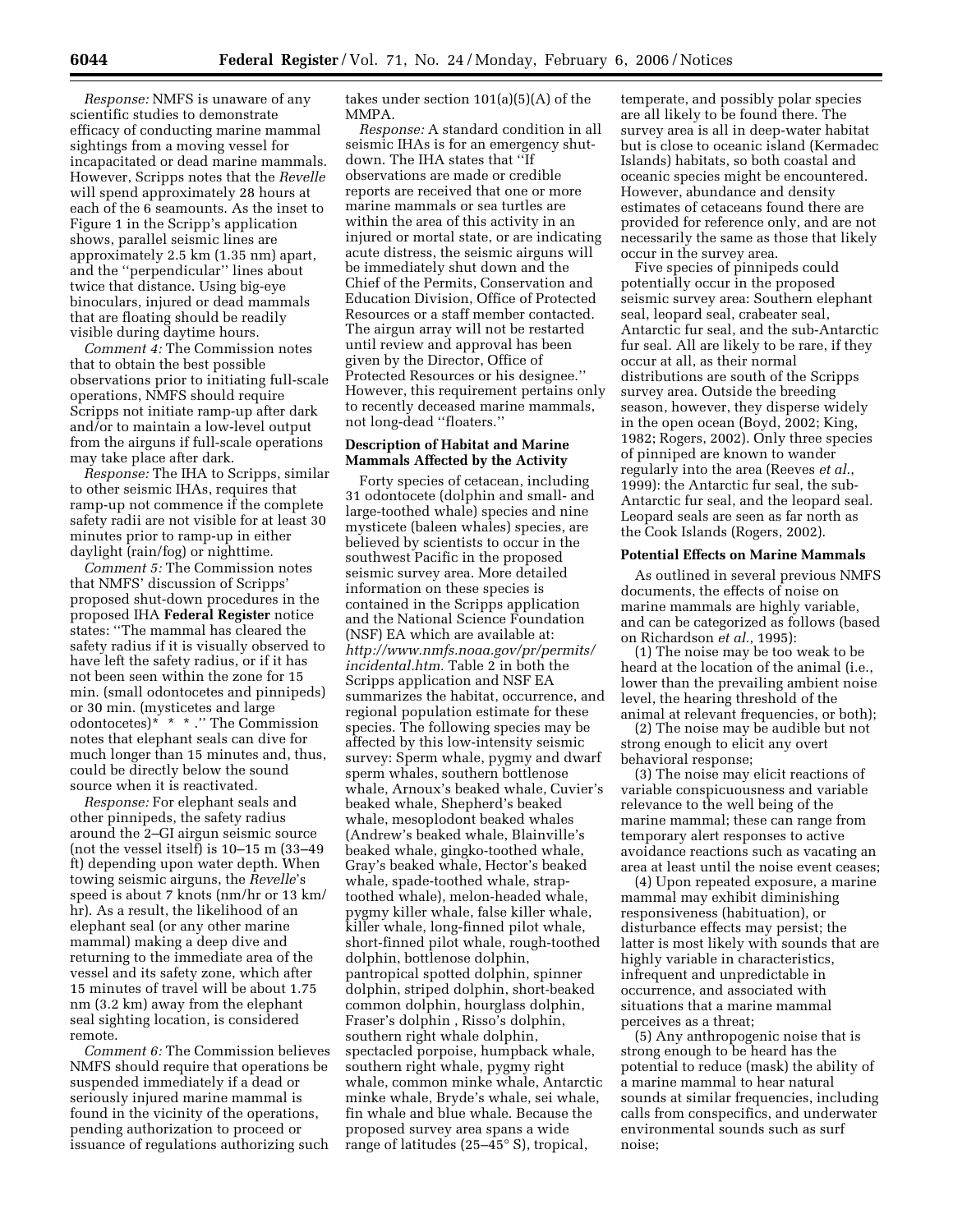(6) If mammals remain in an area because it is important for feeding, breeding or some other biologically important purpose even though there is chronic exposure to noise, it is possible that there could be noise-induced physiological stress; this might in turn have negative effects on the well-being or reproduction of the animals involved; and

(7) Very strong sounds have the potential to cause temporary or permanent reduction in hearing sensitivity. In terrestrial mammals, and presumably marine mammals, received sound levels must far exceed the animal's hearing threshold for there to be any temporary threshold shift (TTS) in its hearing ability. For transient sounds, the sound level necessary to cause TTS is inversely related to the duration of the sound. Received sound levels must be even higher for there to be risk of permanent hearing impairment. In addition, intense acoustic or explosive events may cause trauma to tissues associated with organs vital for hearing, sound production, respiration and other functions. This trauma may include minor to severe hemorrhage.

## *Effects of Seismic Surveys on Marine Mammals*

The Scripps' application provides the following information on what is known about the effects on marine mammals of the types of seismic operations planned by Scripps. The types of effects considered here are (1) tolerance, (2) masking of natural sounds, (2) behavioral disturbance, and (3) potential hearing impairment and other nonauditory physical effects (Richardson *et al.*, 1995). Given the relatively small size of the airguns planned for the present project, its effects are anticipated to be considerably less than would be the case with a large array of airguns. Scripps and NMFS believe it is very unlikely that there would be any cases of temporary or especially permanent hearing impairment, or non-auditory physical effects. Also, behavioral disturbance is expected to be limited to distances less than 525 m (1722 ft) from the source, the zone calculated for 160 dB or the onset of Level B harassment. Additional discussion on speciesspecific effects can be found in the Scripps application.

## **Tolerance**

Numerous studies (referenced in Scripps, 2005) have shown that pulsed sounds from airguns are often readily detectable in the water at distances of many kilometers, but that marine mammals at distances more than a few

kilometers from operating seismic vessels often show no apparent response. That is often true even in cases when the pulsed sounds must be readily audible to the animals based on measured received levels and the hearing sensitivity of that mammal group. However, most measurements of airgun sounds that have been reported concerned sounds from larger arrays of airguns, whose sounds would be detectable farther away than that planned for use in the proposed survey. Although various baleen whales, toothed whales, and pinnipeds have been shown to react behaviorally to airgun pulses under some conditions, at other times mammals of all three types have shown no overt reactions. In general, pinnipeds and small odontocetes seem to be more tolerant of exposure to airgun pulses than are baleen whales. Given the relatively small, low-energy airgun source planned for use in this project, mammals are expected to tolerate being closer to this source than would be the case for a larger airgun source typical of most seismic surveys.

## **Masking**

Masking effects of pulsed sounds (even from large arrays of airguns) on marine mammal calls and other natural sounds are expected to be limited (due in part to the small size of the GI airguns), although there are very few specific data on this. Given the small acoustic source planned for use in the SWPO, there is even less potential for masking of baleen or sperm whale calls during the present research than in most seismic surveys (Scripps, 2005). GIairgun seismic sounds are short pulses generally occurring for less than 1 sec every 6–10 seconds or so. The 6–10 sec spacing corresponds to a shot interval of approximately 21.5–36 m (71–118 ft). Sounds from the multi-beam sonar are very short pulses, occurring for 15 msec once every 5 to 20 sec, depending on water depth.

Some whales are known to continue calling in the presence of seismic pulses. Their calls can be heard between the seismic pulses (Richardson *et al.*, 1986; McDonald *et al.*, 1995, Greene *et al.*, 1999). Although there has been one report that sperm whales cease calling when exposed to pulses from a very distant seismic ship (Bowles *et al.*, 1994), a recent study reports that sperm whales continued calling in the presence of seismic pulses (Madsen *et al.*, 2002). Given the relatively small source planned for use during this survey, there is even less potential for masking of sperm whale calls during the present study than in most seismic

surveys. Masking effects of seismic pulses are expected to be negligible in the case of the smaller odontocete cetaceans, given the intermittent nature of seismic pulses and the relatively low source level of the airguns to be used in the SWPO. Also, the sounds important to small odontocetes are predominantly at much higher frequencies than are airgun sounds.

Most of the energy in the sound pulses emitted by airgun arrays is at low frequencies, with strongest spectrum levels below 200 Hz and considerably lower spectrum levels above 1000 Hz. Among marine mammals, these low frequencies are mainly used by mysticetes, but generally not by odontocetes or pinnipeds. An industrial sound source will reduce the effective communication or echolocation distance only if its frequency is close to that of the marine mammal signal. If little or no overlap occurs between the industrial noise and the frequencies used, as in the case of many marine mammals relative to airgun sounds, communication and echolocation are not expected to be disrupted. Furthermore, the discontinuous nature of seismic pulses makes significant masking effects unlikely even for mysticetes.

A few cetaceans are known to increase the source levels of their calls in the presence of elevated sound levels, or possibly to shift their peak frequencies in response to strong sound signals (Dahlheim, 1987; Au, 1993; Lesage *et al.*, 1999; Terhune, 1999; as reviewed in Richardson *et al.*, 1995). These studies involved exposure to other types of anthropogenic sounds, not seismic pulses, and it is not known whether these types of responses ever occur upon exposure to seismic sounds. If so, these adaptations, along with directional hearing, pre-adaptation to tolerate some masking by natural sounds (Richardson *et al.*, 1995), and the relatively low-power acoustic sources being used in this survey, would all reduce the importance of masking marine mammal vocalizations.

## **Disturbance by Seismic Surveys**

Disturbance includes a variety of effects, including subtle changes in behavior, more conspicuous dramatic changes in behavioral activities, and displacement. However, there are difficulties in defining which marine mammals should be counted as ''taken by harassment''. For many species and situations, scientists do not have detailed information about their reactions to noise, including reactions to seismic (and sonar) pulses. Behavioral reactions of marine mammals to sound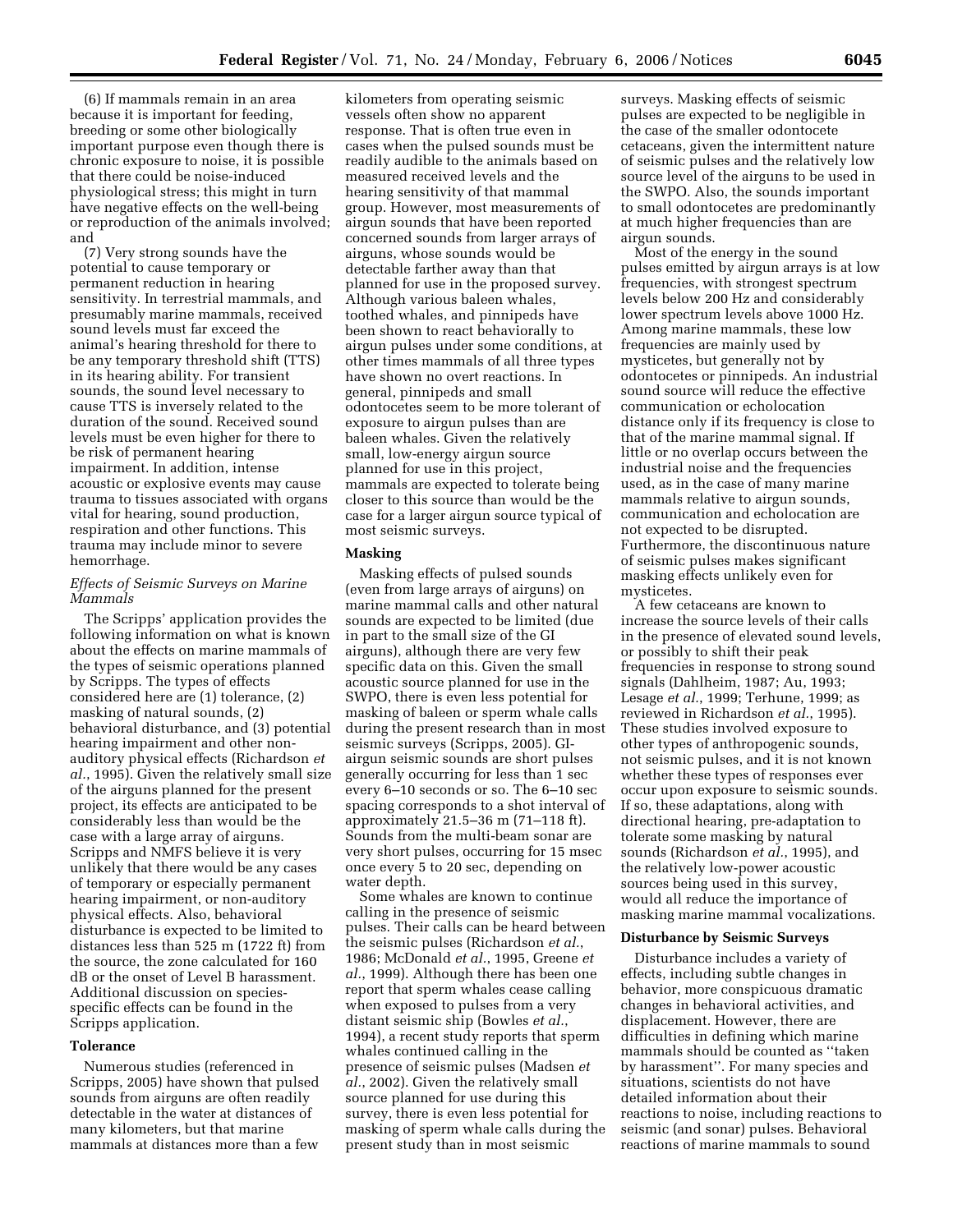are difficult to predict. Reactions to sound, if any, depend on species, state of maturity, experience, current activity, reproductive state, time of day, and many other factors. If a marine mammal does react to an underwater sound by changing its behavior or moving a small distance, the impacts of the change may not rise to the level of a disruption of a behavioral pattern. However, if a sound source would displace marine mammals from an important feeding or breeding area, such a disturbance would likely constitute Level B harassment under the MMPA. Given the many uncertainties in predicting the quantity and types of impacts of noise on marine mammals, scientists often resort to estimating how many mammals may be present within a particular distance of industrial activities or exposed to a particular level of industrial sound. With the possible exception of beaked whales, NMFS believes that this is a conservative approach and likely overestimates the numbers of marine mammals that are affected in some biologically important manner.

The sound exposure criteria used to estimate how many marine mammals might be harassed behaviorally by the seismic survey are based on behavioral observations during studies of several species. However, information is lacking for many species. Detailed information on potential disturbance effects on baleen whales, toothed whales, and pinnipeds can be found on pages 33–37 and Appendix A in Scripps's SWPO application.

## *Hearing Impairment and Other Physical Effects*

Temporary or permanent hearing impairment is a possibility when marine mammals are exposed to very strong sounds, but there has been no specific documentation of these effects for marine mammals exposed to airgun pulses. Current NMFS policy precautionarily sets impulsive sounds equal to or greater than 180 and 190 dB re 1 microPa (rms) as the exposure thresholds for onset of Level A harassment for cetaceans and pinnipeds, respectively (NMFS, 2000). Those criteria have been used in defining the safety (shut-down) radii for seismic surveys. However, those criteria were established before there were any data on the minimum received levels of sounds necessary to cause auditory impairment in marine mammals. As discussed in the Scripps application and summarized here,

1. The 180-dB criterion for cetaceans is probably quite precautionary, i.e., lower than necessary to avoid TTS let

alone permanent auditory injury, at least for delphinids.

2. The minimum sound level necessary to cause permanent hearing impairment is higher, by a variable and generally unknown amount, than the level that induces barely-detectable TTS.

3. The level associated with the onset of TTS is often considered to be a level below which there is no danger of permanent damage.

Given the small size of the two 45 in 3 GI-airguns, along with the proposed monitoring and mitigation measures, there is little likelihood that any marine mammals will be exposed to sounds sufficiently strong to cause even the mildest (and reversible) form of hearing impairment. Several aspects of the planned monitoring and mitigation measures for this project are designed to detect marine mammals occurring near the 2 GI-airguns (and bathymetric sonar), and to avoid exposing them to sound pulses that might (at least in theory) cause hearing impairment. In addition, research and monitoring studies on gray whales, bowhead whales and other cetacean species indicate that many cetaceans are likely to show some avoidance of the area with ongoing seismic operations. In these cases, the avoidance responses of the animals themselves will reduce or avoid the possibility of hearing impairment.

Non-auditory physical effects may also occur in marine mammals exposed to strong underwater pulsed sound. Possible types of non-auditory physiological effects or injuries that theoretically might occur in mammals close to a strong sound source include stress, neurological effects, bubble formation, resonance effects, and other types of organ or tissue damage. It is possible that some marine mammal species (i.e., beaked whales) may be especially susceptible to injury and/or stranding when exposed to strong pulsed sounds. However, Scripps and NMFS believe that it is especially unlikely that any of these non-auditory effects would occur during the survey given the small size of the acoustic sources, the brief duration of exposure of any given mammal, and the mitigation and monitoring measures. The following paragraphs discuss the possibility of TTS, permanent threshold shift (PTS), and non-auditory physical effects.

## **TTS**

TTS is the mildest form of hearing impairment that can occur during exposure to a strong sound (Kryter, 1985). When an animal experiences TTS, its hearing threshold rises and a

sound must be stronger in order to be heard. TTS can last from minutes or hours to (in cases of strong TTS) days. Richardson *et al.* (1995) note that the magnitude of TTS depends on the level and duration of noise exposure, among other considerations. For sound exposures at or somewhat above the TTS threshold, hearing sensitivity recovers rapidly after exposure to the noise ends. Little data on sound levels and durations necessary to elicit mild TTS have been obtained for marine mammals.

For toothed whales exposed to single short pulses, the TTS threshold appears to be, to a first approximation, a function of the energy content of the pulse (Finneran *et al.*, 2002). Given the available data, the received level of a single seismic pulse might need to be on the order of 210 dB re 1 microPa rms (approx. 221–226 dB pk-pk) in order to produce brief, mild TTS. Exposure to several seismic pulses at received levels near 200–205 dB (rms) might result in slight TTS in a small odontocete, assuming the TTS threshold is (to a first approximation) a function of the total received pulse energy (Finneran *et al.*, 2002). Seismic pulses with received levels of 200–205 dB or more are usually restricted to a zone of no more than 100 m (328 ft) around a seismic vessel operating a large array of airguns. Because of the small airgun source planned for use during this project, such sound levels would be limited to distances within a few meters directly astern of the *Revelle.* 

There are no data, direct or indirect, on levels or properties of sound that are required to induce TTS in any baleen whale. However, TTS is not expected to occur during this survey given the small size of the source limiting these sound pressure levels to the immediate proximity of the vessel, and the strong likelihood that baleen whales would avoid the approaching airguns (or vessel) before being exposed to levels high enough for there to be any possibility of TTS.

TTS thresholds for pinnipeds exposed to brief pulses (single or multiple) have not been measured, although exposures up to 183 dB re 1 microPa (rms) have been shown to be insufficient to induce TTS in California sea lions (Finneran *et al.*, 2003). However, prolonged exposures show that some pinnipeds may incur TTS at somewhat lower received levels than do small odontocetes exposed for similar durations (Kastak *et al.*, 1999; Ketten *et al.*, 2001; Au *et al.*, 2000). For this research cruise therefore, TTS is unlikely for pinnipeds.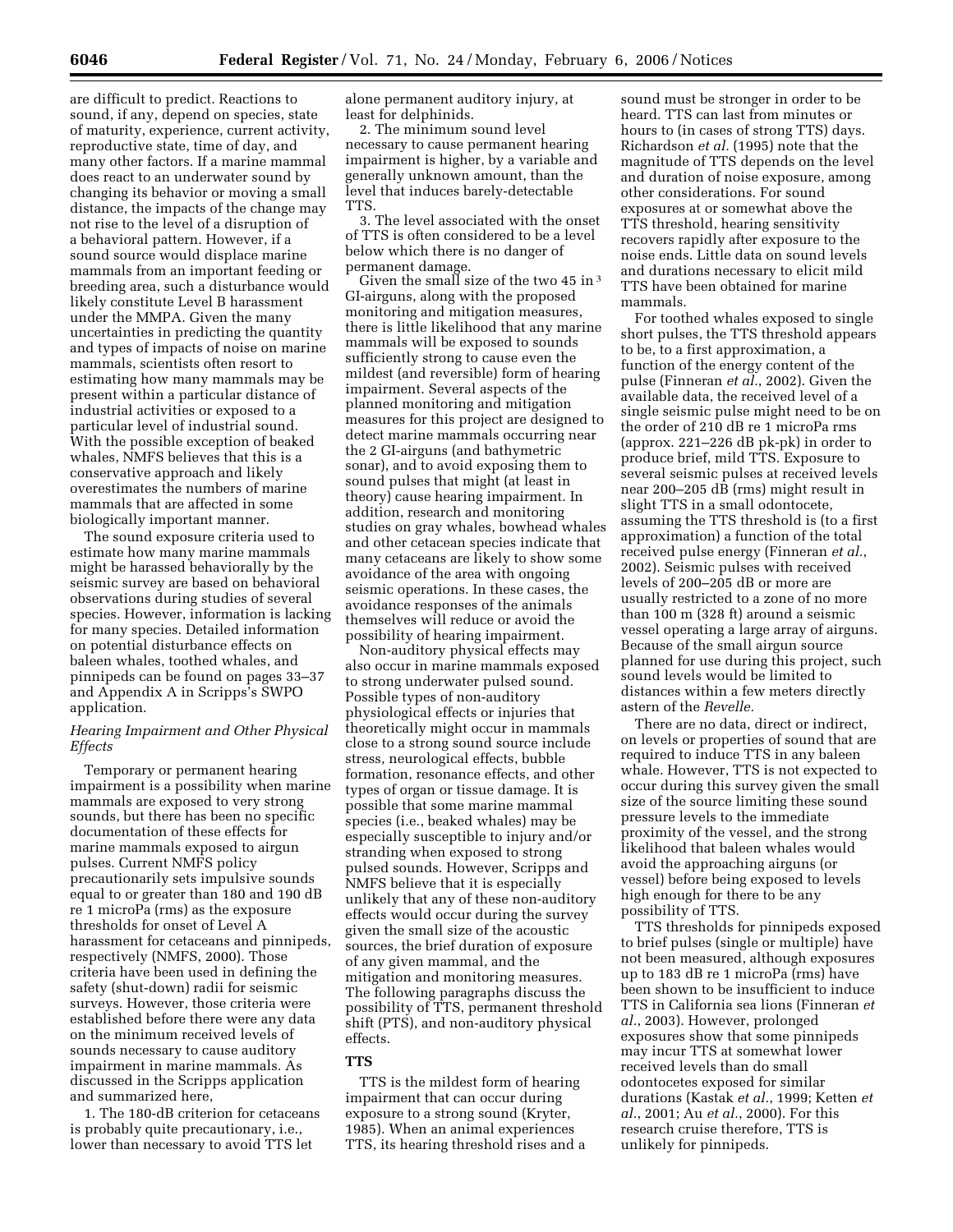A marine mammal within a zone with a radius of ≤100 m (≤328 ft) around a typical large array of operating airguns might be exposed to a few seismic pulses with levels of ≥205 dB, and possibly more pulses if the mammal moved with the seismic vessel. Also, around smaller arrays, such as the 2 GIairgun array proposed for use during this survey, a marine mammal would need to be even closer to the source to be exposed to levels greater than or equal to 205 dB. However, as noted previously, most cetacean species tend to avoid operating airguns, although not all individuals do so. In addition, ramping up airgun arrays, which is now standard operational protocol for many U.S. and some foreign seismic operations, should allow cetaceans to move away from the seismic source and avoid being exposed to the full acoustic output of the airgun array. Even with a large airgun array, it is unlikely that these cetaceans would be exposed to airgun pulses at a sufficiently high level for a sufficiently long period to cause more than mild TTS, given the relative movement of the vessel and the marine mammal. However, with a large airgun array, TTS would be possible in odontocetes that bow-ride or otherwise linger near the airguns. Bow-riding odontocetes mostly would be at or above the surface, and thus not exposed to strong sound pulses given the pressure-release effect at the surface. However, bow-riding animals generally dive below the surface intermittently. If they did so while bow-riding near airguns, they would be exposed to strong sound pulses, possibly repeatedly. During this project, the anticipated 180-dB radius is less than 60 m (197 ft), the array is towed about 21 m (69 ft) behind the *Revelle,* the bow of the *Revelle* will be about 104 m (341 ft) ahead of the airguns, and the 205-dB radius would be less than 50 m (165 ft). Thus, TTS would not be expected in the case of odontocetes bow riding during airgun operations, and if some cetaceans did incur TTS through exposure to airgun sounds, it would very likely be a temporary and reversible phenomenon.

NMFS believes that, to avoid Level A harassment, cetaceans should not be exposed to pulsed underwater noise at received levels exceeding 180 dB re 1 microPa (rms). The corresponding limit for pinnipeds has been set at 190 dB. The predicted 180- and 190-dB distances for the airgun arrays operated by Scripps during this activity are summarized in Table 1 in this document. These sound levels are not considered to be the levels at or above

which TTS might occur. Rather, they are the received levels above which, in the view of a panel of bioacoustics specialists convened by NMFS (at a time before TTS measurements for marine mammals started to become available), one could not be certain that there would be no injurious effects, auditory or otherwise, to marine mammals. As noted here, TTS data that are now available imply that, at least for dolphins, TTS is unlikely to occur unless the dolphins are exposed to airgun pulses substantially stronger than 180 dB re 1 microPa (rms).

It has also been shown that most whales tend to avoid ships and associated seismic operations. Thus, whales will likely not be exposed to such high levels of airgun sounds. Because of the relatively slow ship speed, any whales close to the trackline could move away before the sounds become sufficiently strong for there to be any potential for hearing impairment. Therefore, there is little potential for whales being close enough to an array to experience TTS. In addition, ramping up the airgun array should allow cetaceans to move away from the seismic source and avoid being exposed to the full acoustic output of the GI airguns.

### **Permanent Threshold Shift (PTS)**

When PTS occurs there is physical damage to the sound receptors in the ear. In some cases there can be total or partial deafness, while in other cases the animal has an impaired ability to hear sounds in specific frequency ranges. Although there is no specific evidence that exposure to pulses of airgun sounds can cause PTS in any marine mammals, even with the largest airgun arrays, physical damage to a mammal's hearing apparatus can potentially occur if it is exposed to sound impulses that have very high peak pressures, especially if they have very short rise times (time required for sound pulse to reach peak pressure from the baseline pressure). Such damage can result in a permanent decrease in functional sensitivity of the hearing system at some or all frequencies.

Single or occasional occurrences of mild TTS are not indicative of permanent auditory damage in terrestrial mammals. However, very prolonged exposure to sound strong enough to elicit TTS, or shorter-term exposure to sound levels well above the TTS threshold, can cause PTS, at least in terrestrial mammals (Kryter, 1985). Relationships between TTS and PTS thresholds have not been studied in marine mammals but are assumed to be similar to those in humans and other

terrestrial mammals. The low-tomoderate levels of TTS that have been induced in captive odontocetes and pinnipeds during recent controlled studies of TTS have been confirmed to be temporary, with no measurable residual PTS (Kastak *et al.*, 1999; Schlundt *et al.*, 2000; Finneran *et al.*, 2002; Nachtigall *et al.*, 2003). In terrestrial mammals, the received sound level from a single non-impulsive sound exposure must be far above the TTS threshold for any risk of permanent hearing damage (Kryter, 1994; Richardson *et al.*, 1995). For impulse sounds with very rapid rise times (e.g., those associated with explosions or gunfire), a received level not greatly in excess of the TTS threshold may start to elicit PTS. Rise times for airgun pulses are rapid, but less rapid than for explosions.

Some factors that contribute to onset of PTS are as follows: (1) Exposure to single very intense noises, (2) repetitive exposure to intense sounds that individually cause TTS but not PTS, and (3) recurrent ear infections or (in captive animals) exposure to certain drugs.

Cavanagh (2000) reviewed the thresholds used to define TTS and PTS. Based on his review and SACLANT (1998), it is reasonable to assume that PTS might occur at a received sound level 20 dB or more above that which induces mild TTS. However, for PTS to occur at a received level only 20 dB above the TTS threshold, it is probable that the animal would have to be exposed to the strong sound for an extended period.

Sound impulse duration, peak amplitude, rise time, and number of pulses are the main factors thought to determine the onset and extent of PTS. Ketten (1994) noted that the criteria for differentiating the sound pressure levels that result in PTS (or TTS) are location and species-specific. PTS effects may also be influenced strongly by the health of the receiver's ear.

Given that marine mammals are unlikely to be exposed to received levels of seismic pulses that could cause TTS, it is highly unlikely that they would sustain permanent hearing impairment. If we assume that the TTS threshold for odontocetes for exposure to a series of seismic pulses may be on the order of 220 dB re 1 microPa (pk-pk) (approximately 204 dB re 1 microPa rms), then the PTS threshold might be about 240 dB re 1 microPa (pk-pk). In the units used by geophysicists, this is 10 bar-m. Such levels are found only in the immediate vicinity of the largest airguns (Richardson *et al.*, 1995; Caldwell and Dragoset, 2000). However,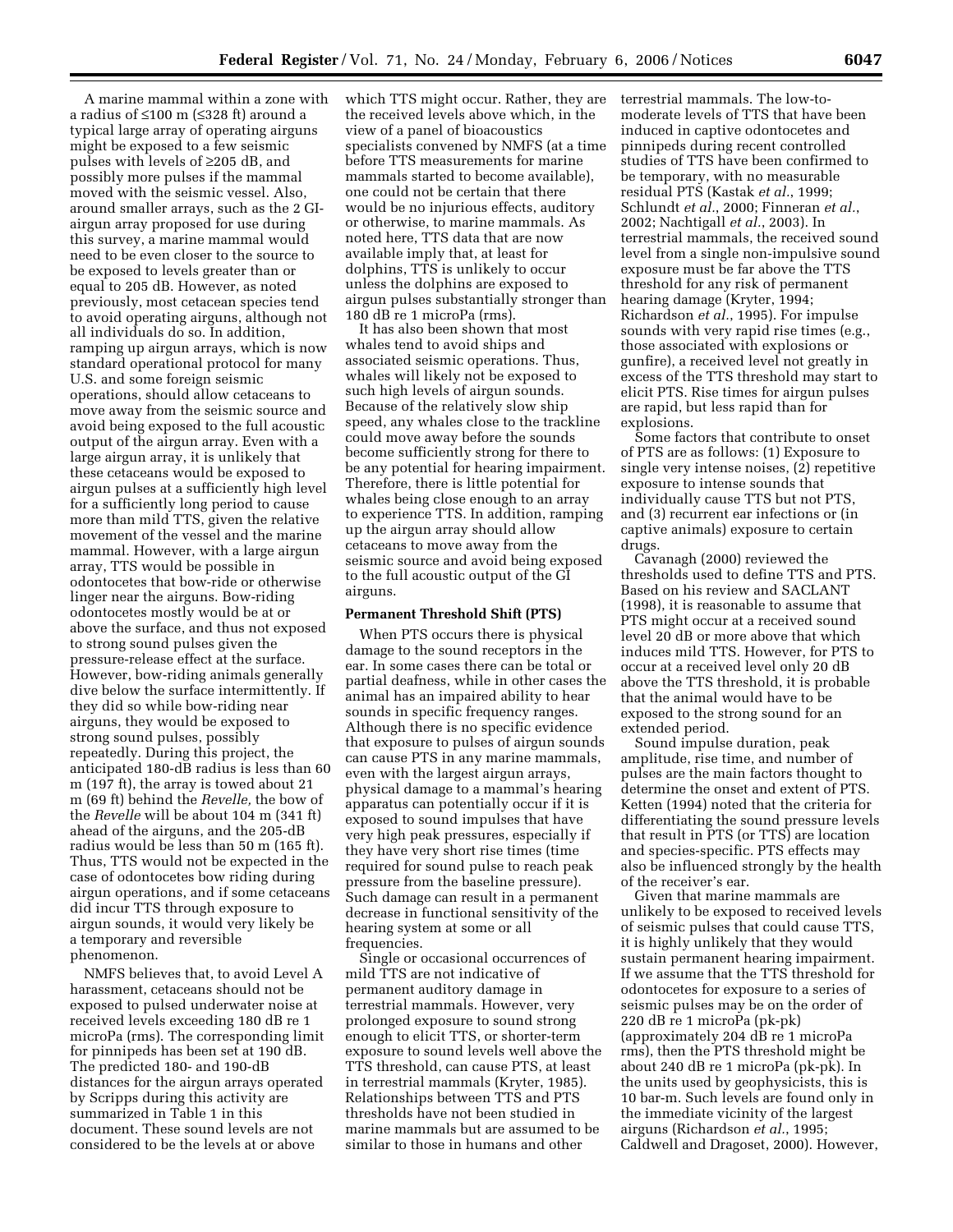sea Gentryit is very unlikely that an odontocete would remain within a few meters of a large airgun for sufficiently long to incur PTS. The TTS (and thus PTS) thresholds of baleen whales and pinnipeds may be lower, and thus may extend to a somewhat greater distance from the source. However, baleen whales generally avoid the immediate area around operating seismic vessels, so it is unlikely that a baleen whale could incur PTS from exposure to airgun pulses. Some pinnipeds do not show strong avoidance of operating airguns. In summary, it is highly unlikely that marine mammals could receive sounds strong enough (and over a sufficient period of time) to cause permanent hearing impairment during this project. In this project marine mammals are unlikely to be exposed to received levels of seismic pulses strong enough to cause TTS, and because of the higher level of sound necessary to cause PTS, it is even less likely that PTS could occur. This is due to the fact that even levels immediately adjacent to the 2 GIairguns may not be sufficient to induce PTS because the mammal would not be exposed to more than one strong pulse unless it swam alongside an airgun for a period of time.

### *Strandings and Mortality*

Marine mammals close to underwater detonations of high explosives can be killed or severely injured, and the auditory organs are especially susceptible to injury (Ketten *et al.*, 1993; Ketten, 1995). Airgun pulses are less energetic and have slower rise times. While there is no documented evidence that airgun arrays can cause serious injury, death, or stranding, the association of mass strandings of beaked whales with naval exercises and an L-DEO seismic survey in 2002 have raised the possibility that beaked whales may be especially susceptible to injury and/ or stranding when exposed to strong pulsed sounds. Information on recent beaked whale strandings may be found in Appendix A of the Scripps application and in several previous **Federal Register** documents (see 69 FR 31792 (June 7, 2004) or 69 FR 34996 (June 23, 2004)). Reviewers are encouraged to read these documents for additional information.

It is important to note that seismic pulses and mid-frequency sonar pulses are quite different. Sounds produced by the types of airgun arrays used to profile sub-sea geological structures are broadband with most of the energy below 1 kHz. Typical military midfrequency sonars operate at frequencies of 2 to 10 kHz, generally with a relatively narrow bandwidth at any one

time (though the center frequency may change over time). Because seismic and sonar sounds have considerably different characteristics and duty cycles, it is not appropriate to assume that there is a direct connection between the effects of military sonar and seismic surveys on marine mammals. However, evidence that sonar pulses can, in special circumstances, lead to physical damage and, indirectly, mortality suggests that caution is warranted when dealing with exposure of marine mammals to any high-intensity pulsed sound.

In addition to the sonar-related strandings, there was a September 2002 stranding of two Cuvier's beaked whales in the Gulf of California (Mexico) when a seismic survey by the *R/V Maurice Ewing* was underway in the general area (Malakoff, 2002). The airgun array in use during that project was the Ewing's 20-gun 8490-in 3 array. This might be a first indication that seismic surveys can have effects, at least on beaked whales, similar to the suspected effects of naval sonars. However, the evidence linking the Gulf of California strandings to the seismic surveys is inconclusive, and to date, is not based on any physical evidence (Hogarth, 2002; Yoder, 2002). The ship was also operating its multibeam bathymetric sonar at the same time but this sonar had much less potential than these naval sonars to affect beaked whales. Although the link between the Gulf of California strandings and the seismic (plus multibeam sonar) survey is inconclusive, this event plus the various incidents involving beaked whale strandings associated with naval exercises suggests a need for caution in conducting seismic surveys in areas occupied by beaked whales. However, the present project will involve a much smaller sound source than used in typical seismic surveys. That, along with the monitoring and mitigation measures planned for this cruise are expected to eliminate any possibility for strandings and mortality.

### *Non-Auditory Physiological Effects*

Possible types of non-auditory physiological effects or injuries that might theoretically occur in marine mammals exposed to strong underwater sound might include stress, neurological effects, bubble formation, resonance effects, and other types of organ or tissue damage. There is no evidence that any of these effects occur in marine mammals exposed to sound from airgun arrays (even large ones). However, there have been no direct studies of the potential for airgun pulses to elicit any of these effects. If any such effects do

occur, they would probably be limited to unusual situations when animals might be exposed at close range for unusually long periods.

It is doubtful that any single marine mammal would be exposed to strong seismic sounds for sufficiently long that significant physiological stress would develop. That is especially so in the case of the present project where the airguns are small, the ship's speed is relatively fast (6 knots or approximately 11 km/h), and, except while on a seismic station, the survey lines are widely spaced with little or no overlap.

Gas-filled structures in marine animals have an inherent fundamental resonance frequency. If stimulated at that frequency, the ensuing resonance could cause damage to the animal. There may also be a possibility that high sound levels could cause bubble formation in the blood of diving mammals that in turn could cause an air embolism, tissue separation, and high, localized pressure in nervous tissue (Gisner (ed), 1999; Houser *et al.*, 2001).

In April 2002, a workshop (Gentry [ed.] 2002) was held to discuss whether the stranding of beaked whales in the Bahamas in 2000 (Balcomb and Claridge, 2001; NOAA and USN, 2001) might have been related to air cavity resonance or bubble formation in tissues caused by exposure to noise from naval sonar. A panel of experts concluded that resonance in air-filled structures was not likely to have caused this stranding. Among other reasons, the air spaces in marine mammals are too large to be susceptible to resonant frequencies emitted by mid-or low-frequency sonar; lung tissue damage has not been observed in any mass, multi-species stranding of beaked whales; and the duration of sonar pings is likely too short to induce vibrations that could damage tissues (Gentry [ed.], 2002). Opinions were less conclusive about the possible role of gas (nitrogen) bubble formation/growth in the Bahamas stranding of beaked whales.

Until recently, it was assumed that diving marine mammals are not subject to decompression injury (the bends) or air embolism. However, a short paper concerning beaked whales stranded in the Canary Islands in 2002 suggests that cetaceans might be subject to decompression injury in some situations (Jepson *et al.*, 2003). If so, that might occur if they ascend unusually quickly when exposed to aversive sounds. However, the interpretation that strandings are related to decompression injury is unproven (Piantadosi and Thalmann, 2004; Fernández et al., 2004). Even if that effect can occur during exposure to mid-frequency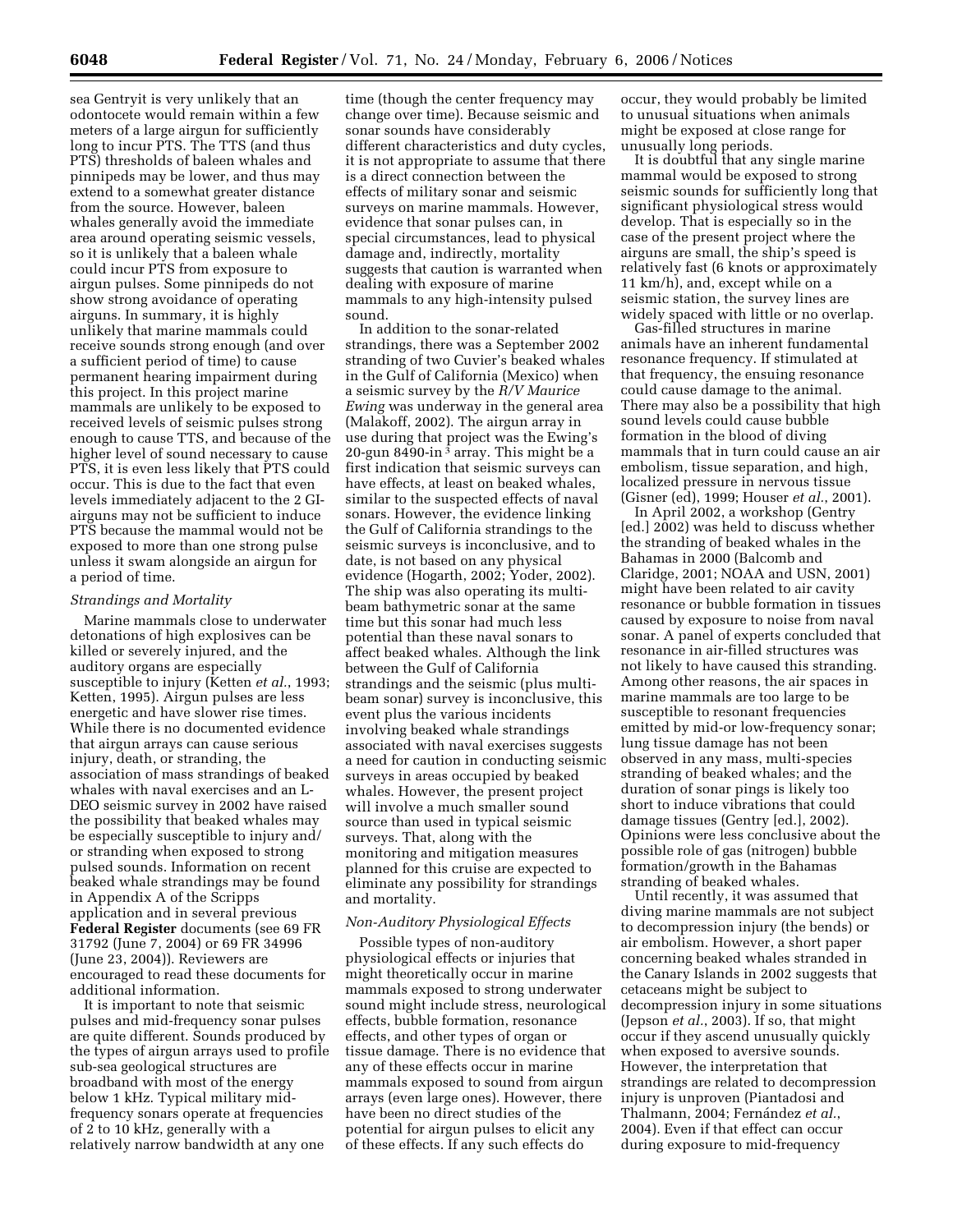sonar, there is no evidence that this type of effect occurs in response to lowfrequency airgun sounds. It is especially unlikely in the case of this project involving only two small, low-intensity GI-airguns.

In summary, little is known about the potential for seismic survey sounds to cause either auditory impairment or other non-auditory physical effects in marine mammals. Available data suggest that such effects, if they occur at all, would be limited to short distances from the sound source. However, the available data do not allow for meaningful quantitative predictions of the numbers (if any) of marine mammals that might be affected in these ways. Marine mammals that show behavioral avoidance of seismic vessels, including most baleen whales, some odontocetes, and some pinnipeds, are unlikely to incur auditory impairment or other physical effects. Also, the planned mitigation and monitoring measures are expected to minimize any possibility of serious injury, mortality or strandings.

# *Possible Effects of Mid-frequency Sonar Signals*

A multi-beam bathymetric sonar (Simrad EM120, 11.25–12.6 kHz) and a sub-bottom profiler will be operated from the source vessel essentially continuously during much of the planned survey. Details about these sonars were provided previously in this document.

Navy sonars that have been linked to avoidance reactions and stranding of cetaceans generally: (1) Are more powerful than the Simrad EM120 sonar; (2) have a longer pulse duration; and (3) are directed close to horizontally (vs. downward for the Simrad EM120). The area of possible influence of the Simrad EM120 is much smaller—a narrow band oriented in the cross-track direction below the source vessel. Marine mammals that encounter the Simrad EM120 at close range are unlikely to be subjected to repeated pulses because of the narrow fore-aft width of the beam, and will receive only limited amounts of pulse energy because of the short pulses and vessel speed. Therefore, as harassment or injury from pulsed sound is a function of total energy received, the actual harassment or injury threshold for the bathymetric sonar signals would be at a much higher dB level than that for longer duration pulses such as seismic signals. As a result, NMFS believes that marine mammals are unlikely to be harassed or injured from the multibeam sonar.

# *Masking by Mid-Frequency Sonar Signals*

Marine mammal communications will not be masked appreciably by the multibeam sonar signals or the subbottom profiler given the low duty cycle and directionality of the sonars and the brief period when an individual mammal is likely to be within its beam. Furthermore, in the case of baleen whales, the sonar signals from the Simrad EM120 do not overlap with the predominant frequencies of their calls, which would avoid significant masking.

For the sub-bottom profiler, marine mammal communications will not be masked appreciably because of their relatively low power output, low duty cycle, directionality (for the profiler), and the brief period when an individual mammal may be within the sonar's beam. In the case of most odonotocetes, the sonar signals from the profiler do not overlap with the predominant frequencies in their calls. In the case of mysticetes, the pulses from the pinger do not overlap with their predominant frequencies.

## *Behavioral Responses Resulting From Mid-Frequency Sonar Signals*

Behavioral reactions of free-ranging marine mammals to military and other sonars appear to vary by species and circumstance. Observed reactions have included silencing and dispersal by sperm whales (Watkins *et al.*, 1985), increased vocalizations and no dispersal by pilot whales (Rendell and Gordon, 1999), and the previously-mentioned strandings by beaked whales. Also, Navy personnel have described observations of dolphins bow-riding adjacent to bow-mounted mid-frequency sonars during sonar transmissions. However, all of these observations are of limited relevance to the present situation. Pulse durations from these military tactical sonars were much longer than those of the Scripps multibeam sonar, and a given mammal would have received many pulses from the naval sonars. During Scripps' operations, the individual pulses will be very short, and a given mammal would not receive many of the downwarddirected pulses as the vessel passes by.

Captive bottlenose dolphins and a white whale exhibited changes in behavior when exposed to 1-sec pulsed sounds at frequencies similar to those that will be emitted by the multi-beam sonar used by Scripps and to shorter broadband pulsed signals. Behavioral changes typically involved what appeared to be deliberate attempts to avoid the sound exposure (Schlundt *et al.*, 2000; Finneran *et al.*, 2002). The

relevance of these data to free-ranging odontocetes is uncertain and in any case the test sounds were quite different in either duration or bandwidth as compared to those from a bathymetric sonar.

Scripps and NMFS are not aware of any data on the reactions of pinnipeds to sonar sounds at frequencies similar to those of the 12.0 kHz frequency of the *Revelle*'s multibeam sonar. Based on observed pinniped responses to other types of pulsed sounds, and the likely short duration of exposure to the bathymetric sonar sounds, pinniped reactions are expected to be limited to startle or otherwise brief responses of no lasting consequences to the individual animals. The pulsed signals from the sub-bottom profiler are much weaker than those from the multibeam sonar and somewhat weaker than those from the 2 GI-airgun array. Therefore, significant behavioral responses are not expected.

## *Hearing Impairment and Other Physical Effects*

Given stranding events that have been associated with the operation of naval sonar, there is much concern that sonar noise can cause serious impacts to marine mammals (for discussion see Effects of Seismic Surveys on Marine Mammals). However, the multi-beam sonars proposed for use by Scripps are quite different than tactical sonars used for navy operations. Pulse duration of the bathymetric sonars is very short relative to the naval sonars. Also, at any given location, an individual marine mammal would be in the beam of the multi-beam sonar for much less time given the generally downward orientation of the beam and its narrow fore-aft beam-width. (Navy sonars often use near-horizontally directed sound.) These factors would all reduce the sound energy received from the multibeam sonar rather drastically relative to that from the sonars used by the Navy. Therefore, hearing impairment by multibeam bathymetric sonar is unlikely.

Source levels of the sub-bottom profiler are much lower than those of the airguns and the multi-beam sonar. Sound levels from a sub-bottom profiler similar to the one on the *Revelle* were estimated to decrease to 180 dB re 1 microPa (rms) at 8 m (26 ft) horizontally from the source (Burgess and Lawson, 2000), and at approximately 18 m (59 ft) downward from the source. Furthermore, received levels of pulsed sounds that are necessary to cause temporary or especially permanent hearing impairment in marine mammals appear to be higher than 180 dB (see earlier discussion). Thus, it is unlikely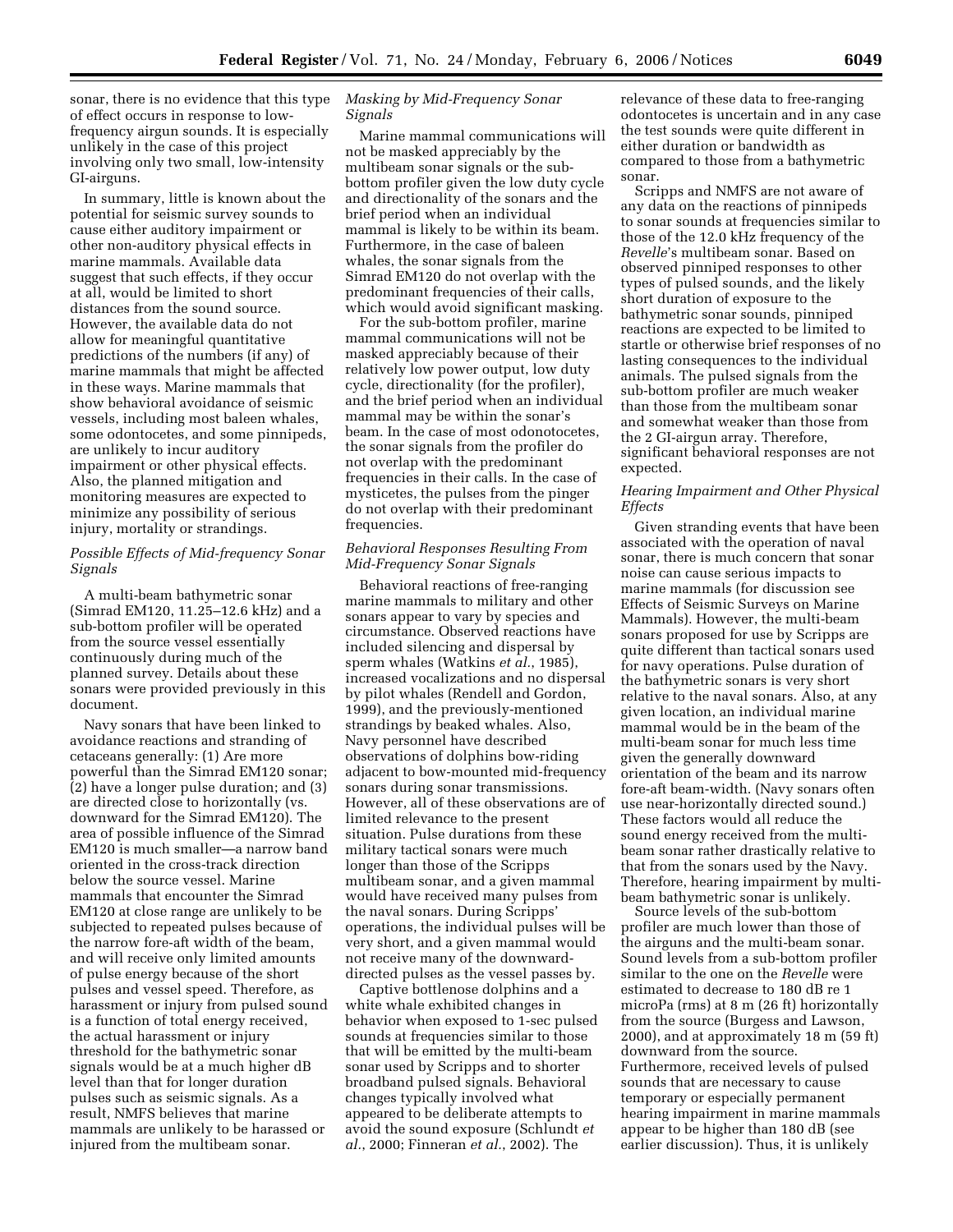that the sub-bottom profiler produces pulse levels strong enough to cause hearing impairment or other physical injuries even in an animal that is (briefly) in a position near the source.

The sub-bottom profiler is usually operated simultaneously with other higher-power acoustic sources. Many marine mammals will move away in response to the approaching higherpower sources or the vessel itself before the mammals would be close enough for there to be any possibility of effects from the less intense sounds from the sub-bottom profiler. In the case of mammals that do not avoid the approaching vessel and its various sound sources, mitigation measures that would be applied to minimize effects of the higher-power sources would further reduce or eliminate any minor effects of the sub-bottom profiler.

# **Estimates of Take by Harassment for the SWPO Seismic Survey**

Although information contained in this document indicates that injury to marine mammals from seismic sounds potentially occurs at sound pressure levels significantly higher than 180 and 190 dB, NMFS' current criteria for

where onset of Level A harassment of cetaceans and pinnipeds from impulse sound might occur are, respectively, 180 and 190 re 1 microPa rms. The rms level of a seismic pulse is typically about 10 dB less than its peak level and about 16 dB less than its pk-pk level (Greene, 1997; McCauley *et al.*, 1998; 2000a). The criterion for where onset of Level B behavioral harassment occurs is 160 dB.

Given the mitigation (see Mitigation later in this document), all anticipated effects involve a temporary change in behavior that may constitute Level B harassment. The mitigation measures will minimize or eliminate the possibility of Level A harassment or mortality. Scripps has calculated the ''best estimates'' for the numbers of animals that could be taken by level B harassment during the proposed SWPO seismic survey using data on marine mammal density (numbers per unit area) and estimates of the size of the affected area, as shown in the predicted RMS radii table (see Table 1).

These estimates are based on a consideration of the number of marine mammals that might be exposed to sound levels greater than 160 dB by operations with the 2 GI-gun array

planned to be used for this project. The anticipated zones of influence of the multi-beam sonar and sub-bottom profiler are less than that for the airguns, so it is assumed that during simultaneous operations of these instruments that any marine mammals close enough to be affected by the multibeam and sub-bottom profiler sonars would already be affected by the airguns. Therefore, no additional incidental takings are included for animals that might be affected by the multi-beam sonar. Given their characteristics (described previously), Level B harassment takings are considered unlikely when the multibeam and sub-bottom profiler are operating but the airguns are silent.

Table 2 provides the best estimate of the numbers of each species that would be exposed to seismic sounds greater than 160 dB and the number of marine mammals requested to be taken by Level B harassment. A detailed description on the methodology used by Scripps to arrive at the estimates of Level B harassment takes that are provided in Table 2 can be found in Scripps's IHA application for the SWPO survey. **BILLING CODE 3510–22–P**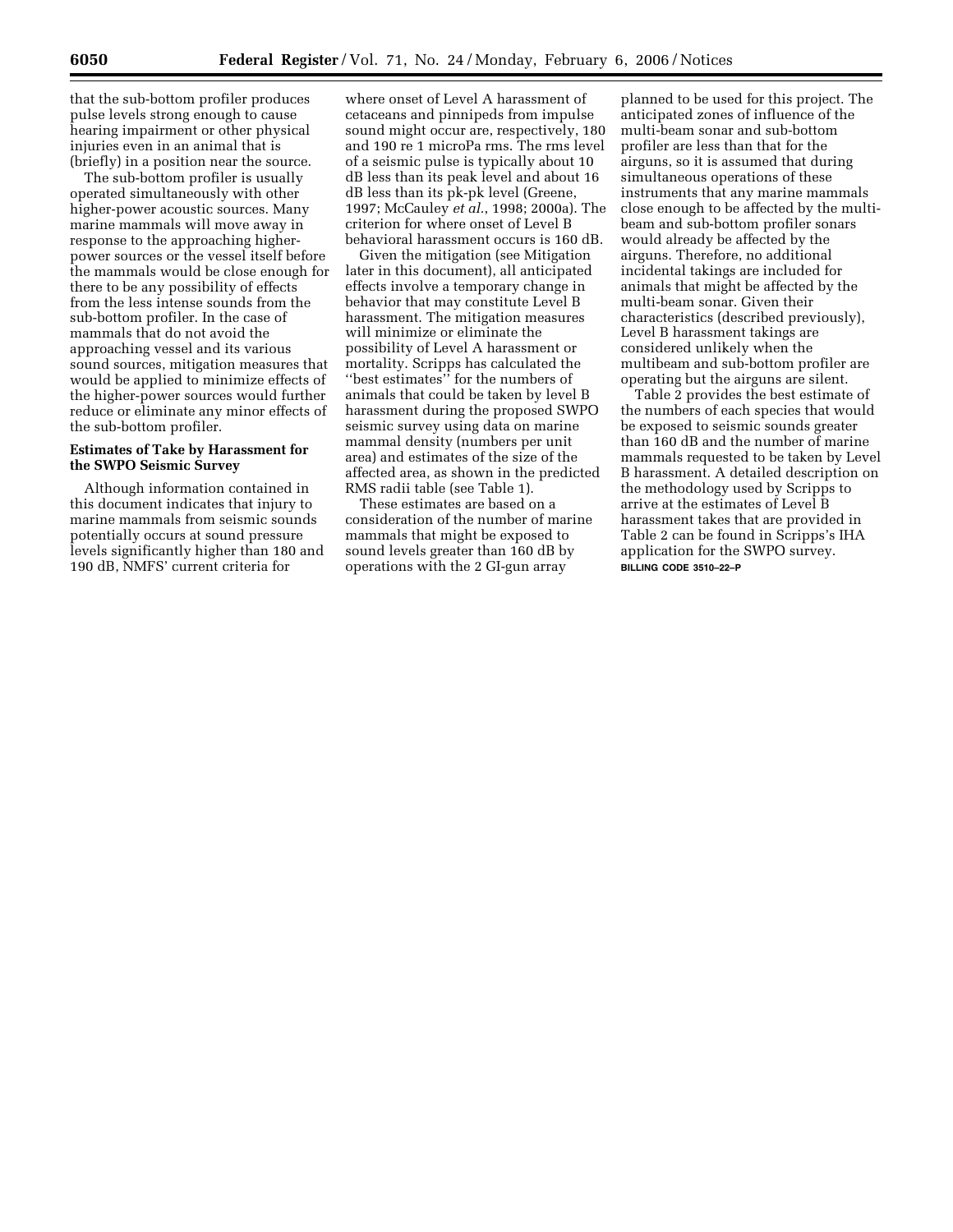| <b>Species</b>                     |                | Number of Exposures to Sound Levels |                             |                  |                            | $\frac{2160}{ }$ |                    |                             |                  |                                                                                                                                                                                                                                                                                                           | Number of Individuals Exposed to Sound |                  |                  |
|------------------------------------|----------------|-------------------------------------|-----------------------------|------------------|----------------------------|------------------|--------------------|-----------------------------|------------------|-----------------------------------------------------------------------------------------------------------------------------------------------------------------------------------------------------------------------------------------------------------------------------------------------------------|----------------------------------------|------------------|------------------|
|                                    |                |                                     | dB (rms)                    |                  |                            |                  |                    |                             |                  | Levels $\geq$ 160 dB (rms)                                                                                                                                                                                                                                                                                |                                        |                  |                  |
|                                    |                | <b>Best Estimate</b>                |                             |                  | Maximum Estimate           |                  |                    | <b>Best Estimate</b>        |                  | Pop'                                                                                                                                                                                                                                                                                                      |                                        | Maximum          |                  |
|                                    | <b>SPSG</b>    | SSTC                                | Total                       | <b>SPSG</b>      | SSTC                       | Total            | SPSG SSTC Total    |                             |                  | $\frac{6}{5}$                                                                                                                                                                                                                                                                                             | <b>SPSG SSTC Total</b>                 |                  |                  |
| Delphinidae                        |                |                                     |                             |                  |                            |                  |                    |                             |                  |                                                                                                                                                                                                                                                                                                           |                                        |                  |                  |
| Rough-toothed dolphin              | $\mathbf{a}$   | ౚ                                   | $\ddot{ }$                  | 36               | 47                         | 3                | $\mathbf{3}$       | $\boldsymbol{\mathsf{s}}$   | t,               | 0.02                                                                                                                                                                                                                                                                                                      | 35                                     | ¥                | 8                |
| Bottlenose dolphin                 | 38             | $\mathbf{a}$                        | 186                         | $\mathfrak{p}$   | 233                        | 305              | 36                 | $\frac{4}{3}$               | <u>180</u>       | 0.04                                                                                                                                                                                                                                                                                                      | ೯                                      | 225              | 295              |
| Pantropical spotted dolphin        | $\overline{1}$ | $\overline{\mathbf{3}}$             | $\ddot{ }$                  | న                | $\boldsymbol{t}$           |                  | $\mathbf{\hat{a}}$ | $\boldsymbol{\mathfrak{g}}$ | $\boldsymbol{t}$ | 0.00                                                                                                                                                                                                                                                                                                      | æ                                      | ÷                | 80               |
| Spinner dolphin                    |                | 15                                  | $\mathbf{r}$                |                  | $\boldsymbol{\mathcal{Z}}$ | <u>ន ដ</u>       |                    |                             | $\overline{18}$  | 0.00                                                                                                                                                                                                                                                                                                      |                                        | $\mathbf{z}$     | 29               |
| Striped dolphin                    |                | 15                                  | $\mathbf{a}$                | r                | 23                         | $\mathbf{2}$     |                    | 74                          | $\overline{18}$  | 0.00                                                                                                                                                                                                                                                                                                      |                                        | $\boldsymbol{z}$ | 29               |
| Common dolphin                     | 38             | $\frac{49}{5}$                      | 186                         | 52               | 233                        | 305              | 36                 | 144                         | 180              | 0.01                                                                                                                                                                                                                                                                                                      | چ                                      | 225              | 295              |
| Hourglass dolphin                  | ₹              | $\mathbf{5}$                        | $\mathbf{19}$               | r                | 23                         | $\ddot{a}$       |                    | $\overline{1}$              | $\overline{18}$  | 0.01                                                                                                                                                                                                                                                                                                      |                                        | $\boldsymbol{z}$ | 29               |
| Fraser's dolphin                   | $\blacksquare$ | 51                                  | $\boldsymbol{\mathcal{Z}}$  | $\boldsymbol{z}$ | 370                        | $\ddot{ }$       | $\mathbf{I}$       | $\mathbf{1}$                | 25               | 0.01                                                                                                                                                                                                                                                                                                      | $\overline{a}$                         | $\mathbf{z}$     | $\boldsymbol{3}$ |
| Ξ<br>S'n right-whale dolphi        | ₹              | 45                                  | $\boldsymbol{3}$            | r                |                            | 77               | ₹                  | 43                          | 47               | $\boldsymbol{\tilde{z}}$                                                                                                                                                                                                                                                                                  |                                        | $\mathcal{C}$    | $\mathbf{r}$     |
| Risso's dolphin                    | $\overline{9}$ | $\mathbf{r}$                        | $\boldsymbol{\mathfrak{B}}$ | 36               | $\Xi$                      | 153              | $\mathbf{a}$       | 52                          | కె               | 0.05                                                                                                                                                                                                                                                                                                      | 3S                                     | $\Xi$            | 147              |
| Melon-headed whale                 |                | 0                                   |                             |                  |                            |                  |                    |                             |                  | 0.00                                                                                                                                                                                                                                                                                                      |                                        |                  |                  |
| Pygmy killer whale                 |                | 0                                   |                             |                  |                            |                  |                    |                             |                  | 0.00                                                                                                                                                                                                                                                                                                      |                                        |                  |                  |
| False killer whale                 | 0              |                                     |                             | N                |                            |                  |                    |                             |                  | 0.00                                                                                                                                                                                                                                                                                                      | N                                      |                  |                  |
| Killer whale                       |                |                                     |                             | ∾                |                            |                  |                    |                             |                  | 0.00                                                                                                                                                                                                                                                                                                      |                                        |                  | ₹                |
| Short-finned pilot whale           |                |                                     |                             | 5                |                            |                  |                    |                             |                  | 0.00                                                                                                                                                                                                                                                                                                      |                                        |                  | ڡ                |
| یه<br>Long-finned pilot whal       |                |                                     |                             |                  |                            |                  |                    |                             |                  | 0.00                                                                                                                                                                                                                                                                                                      |                                        |                  |                  |
| Odontocetes                        |                |                                     |                             |                  |                            |                  |                    |                             |                  |                                                                                                                                                                                                                                                                                                           |                                        |                  |                  |
| Physeteridae                       |                |                                     |                             |                  |                            |                  |                    |                             |                  |                                                                                                                                                                                                                                                                                                           |                                        |                  |                  |
| Sperm whale                        |                |                                     |                             |                  |                            | ణ                |                    |                             |                  | 0.00                                                                                                                                                                                                                                                                                                      |                                        |                  | ω.               |
| Pygmy sperm whale                  | $\sim$ 0       |                                     |                             | $\mathbf{r}$     |                            | $\overline{16}$  | ભ                  |                             |                  | $\boldsymbol{\Sigma}$                                                                                                                                                                                                                                                                                     |                                        |                  | $\mathbf{5}$     |
| Dwarf sperm whale                  |                |                                     |                             | 0                | $\bullet$                  | 0                |                    |                             |                  | $\bullet$                                                                                                                                                                                                                                                                                                 |                                        |                  | $\bullet$        |
|                                    |                |                                     |                             |                  |                            |                  |                    |                             |                  |                                                                                                                                                                                                                                                                                                           |                                        |                  |                  |
| Ziphiidae                          |                |                                     |                             |                  |                            |                  |                    |                             |                  |                                                                                                                                                                                                                                                                                                           |                                        | ≏                |                  |
| hale<br>Southern bottlenose wl     |                |                                     |                             |                  |                            |                  |                    |                             |                  |                                                                                                                                                                                                                                                                                                           |                                        | N                |                  |
| Arnoux's beaked whale              |                |                                     |                             |                  |                            |                  |                    |                             |                  | $rac{1}{2}$ $rac{1}{2}$ $rac{1}{2}$ $rac{1}{2}$ $rac{1}{2}$ $rac{1}{2}$ $rac{1}{2}$ $rac{1}{2}$ $rac{1}{2}$ $rac{1}{2}$ $rac{1}{2}$ $rac{1}{2}$ $rac{1}{2}$ $rac{1}{2}$ $rac{1}{2}$ $rac{1}{2}$ $rac{1}{2}$ $rac{1}{2}$ $rac{1}{2}$ $rac{1}{2}$ $rac{1}{2}$ $rac{1}{2}$ $rac{1}{2}$ $rac{1}{2}$ $rac{1}{$ |                                        |                  |                  |
| Cuvier's beaked whale              |                |                                     |                             |                  |                            | $\sim$ $\sim$    |                    |                             |                  |                                                                                                                                                                                                                                                                                                           |                                        |                  | $\sim$           |
| $\bullet$<br>Shepard's beaked whal | 0              | ∊                                   | 0                           | 0                |                            |                  |                    | 0                           | 0                |                                                                                                                                                                                                                                                                                                           |                                        | 0                | −                |
| $\bullet$<br>Andrew's beaked whal  | 0              |                                     |                             |                  |                            |                  |                    | 0                           |                  |                                                                                                                                                                                                                                                                                                           |                                        |                  |                  |
| Blainville's beaked whale          |                |                                     |                             |                  |                            |                  |                    |                             |                  |                                                                                                                                                                                                                                                                                                           |                                        |                  |                  |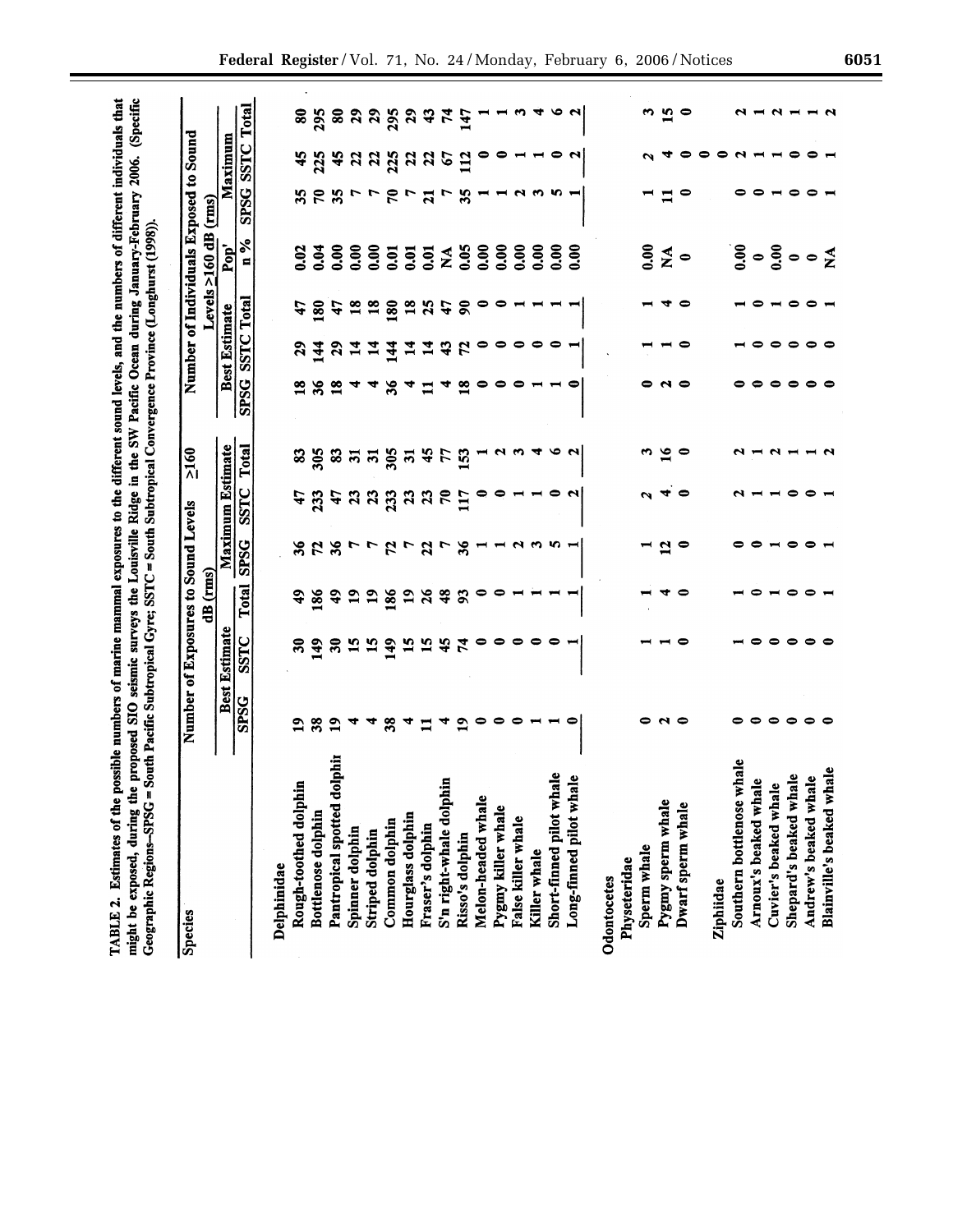| de<br>Ginkgo-t'ed beaked wl<br>Gray's beaked whale. |                                  | -----        | -----            | -----                                                                       | <b>-----</b>                                                           | o u o o u                                                                                                                                                                                                                                                                                                                                                                                 | .         | <b></b>           | <b>0 - 0 0 -</b> | $\circ \xi \circ \circ \xi$ | -----                                 | -----             | 0 N 0 0 N |
|-----------------------------------------------------|----------------------------------|--------------|------------------|-----------------------------------------------------------------------------|------------------------------------------------------------------------|-------------------------------------------------------------------------------------------------------------------------------------------------------------------------------------------------------------------------------------------------------------------------------------------------------------------------------------------------------------------------------------------|-----------|-------------------|------------------|-----------------------------|---------------------------------------|-------------------|-----------|
| Hector's beaked whale                               | $\circ\circ\circ\circ$           |              |                  |                                                                             |                                                                        |                                                                                                                                                                                                                                                                                                                                                                                           |           |                   |                  |                             |                                       |                   |           |
| Spade-t'hed beaked wl                               |                                  |              |                  |                                                                             |                                                                        |                                                                                                                                                                                                                                                                                                                                                                                           |           |                   |                  |                             |                                       |                   |           |
| hale<br>1ale<br>Strap-t'hed beaked wh               |                                  |              |                  |                                                                             |                                                                        |                                                                                                                                                                                                                                                                                                                                                                                           |           |                   |                  |                             |                                       |                   |           |
| Phocoenidae                                         |                                  |              |                  |                                                                             |                                                                        |                                                                                                                                                                                                                                                                                                                                                                                           |           |                   |                  |                             |                                       |                   |           |
| <b>Spectacled porpoise</b>                          | 0                                | $\mathbf{1}$ | 13               | $\bullet$                                                                   | 136                                                                    | 136                                                                                                                                                                                                                                                                                                                                                                                       | 0         | 13                | $\mathbf{13}$    | $\boldsymbol{\Sigma}$       | $\bullet$                             | 132               | 132       |
|                                                     |                                  |              |                  |                                                                             |                                                                        |                                                                                                                                                                                                                                                                                                                                                                                           |           |                   |                  |                             |                                       |                   |           |
| Southern right whale                                |                                  |              |                  |                                                                             |                                                                        |                                                                                                                                                                                                                                                                                                                                                                                           |           |                   |                  |                             |                                       |                   |           |
| Pygmy right whale                                   |                                  |              |                  |                                                                             |                                                                        |                                                                                                                                                                                                                                                                                                                                                                                           |           |                   |                  |                             |                                       |                   |           |
| Humpback whale                                      | $\circ\circ\circ\circ\circ\circ$ |              | <b>---------</b> | 。。。。。。。。。。                                                                  | <b>1111111110</b>                                                      | HHHHNNHO                                                                                                                                                                                                                                                                                                                                                                                  | 。。。。。。。。。 | <b>----------</b> | <b>---------</b> |                             | $\circ\circ\circ\circ\circ\circ\circ$ | <b>----------</b> |           |
| Minke whale<br>Dwarf minke whale                    |                                  |              |                  |                                                                             |                                                                        |                                                                                                                                                                                                                                                                                                                                                                                           |           |                   |                  |                             |                                       |                   | $      -$ |
|                                                     |                                  |              |                  |                                                                             |                                                                        |                                                                                                                                                                                                                                                                                                                                                                                           |           |                   |                  |                             |                                       |                   |           |
| Bryde's whale                                       |                                  |              |                  |                                                                             |                                                                        |                                                                                                                                                                                                                                                                                                                                                                                           |           |                   |                  |                             |                                       |                   |           |
| Sei whale                                           |                                  |              |                  |                                                                             |                                                                        |                                                                                                                                                                                                                                                                                                                                                                                           |           |                   |                  |                             |                                       |                   |           |
| Fin whale                                           |                                  |              |                  |                                                                             |                                                                        |                                                                                                                                                                                                                                                                                                                                                                                           |           |                   |                  |                             |                                       |                   |           |
| Blue whale                                          |                                  |              |                  |                                                                             |                                                                        |                                                                                                                                                                                                                                                                                                                                                                                           |           |                   |                  |                             |                                       |                   |           |
|                                                     |                                  |              |                  |                                                                             |                                                                        |                                                                                                                                                                                                                                                                                                                                                                                           |           |                   |                  |                             |                                       |                   |           |
| Southern elephant seal                              |                                  |              |                  |                                                                             |                                                                        |                                                                                                                                                                                                                                                                                                                                                                                           |           |                   |                  |                             |                                       |                   |           |
| Leopard seal                                        |                                  |              |                  |                                                                             |                                                                        |                                                                                                                                                                                                                                                                                                                                                                                           |           |                   |                  |                             |                                       |                   |           |
| Crabeater seal                                      |                                  |              |                  |                                                                             |                                                                        |                                                                                                                                                                                                                                                                                                                                                                                           |           |                   |                  |                             |                                       |                   |           |
| Antarctic fur seal                                  | $\circ\circ\circ\circ\circ$      | ოოოოო        | 99999            | $Z\mathop{\Sigma}\limits Z\mathop{\Sigma}\limits Z\mathop{\Sigma}\limits Z$ | $\begin{array}{c}\n 4 & 4 & 4 \\ 2 & 2 & 2 \\ 3 & 4 & 5\n \end{array}$ | $Z\mathop{\mathop{\mathop{\mathop{\scriptstyle\mathop{\scriptstyle\mathop{\scriptstyle\mathop{\scriptstyle\mathop{\scriptstyle\mathop{\scriptstyle\mathop{\scriptstyle\mathop{\scriptstyle\mathop{\scriptstyle\mathop{\scriptstyle\mathop{\scriptstyle\mathop{\scriptstyle\mathop{\scriptstyle\mathop{\scriptstyle\mathop{\scriptstyle\mathop{\scriptstyle\mathop{\cal E}}}}}}}}}}}\,X}}$ |           | <b>ന ഗ ന ഗ ഗ</b>  | mnmnn            | 88888<br>88888              | <b></b>                               | <b></b>           | -----     |
| Sub-antarctic fur seal                              |                                  |              |                  |                                                                             |                                                                        |                                                                                                                                                                                                                                                                                                                                                                                           |           |                   |                  |                             |                                       |                   |           |

### **Conclusions**

### *Effects on Cetaceans*

Strong avoidance reactions by several species of mysticetes to seismic vessels have been observed at ranges up to 6– 8 km (3.2–4.3 nm) and occasionally as far as 20–30 km (10.8–16.2 nm) from the source vessel. However, reactions at the longer distances appear to be atypical of most species and situations, particularly

when feeding whales are involved. Few mysticetes are expected to be encountered during the proposed survey in the SWPO (Table 2) and disturbance effects would be confined to shorter distances given the low-energy acoustic source to be used during this project. In addition, the estimated numbers presented in Table 2 are considered

overestimates of actual numbers that may be harassed.

Odontocete reactions to seismic pulses, or at least the reactions of dolphins, are expected to extend to lesser distances than are those of mysticetes. Odontocete low-frequency hearing is less sensitive than that of mysticetes, and dolphins are often seen from seismic vessels. In fact, there are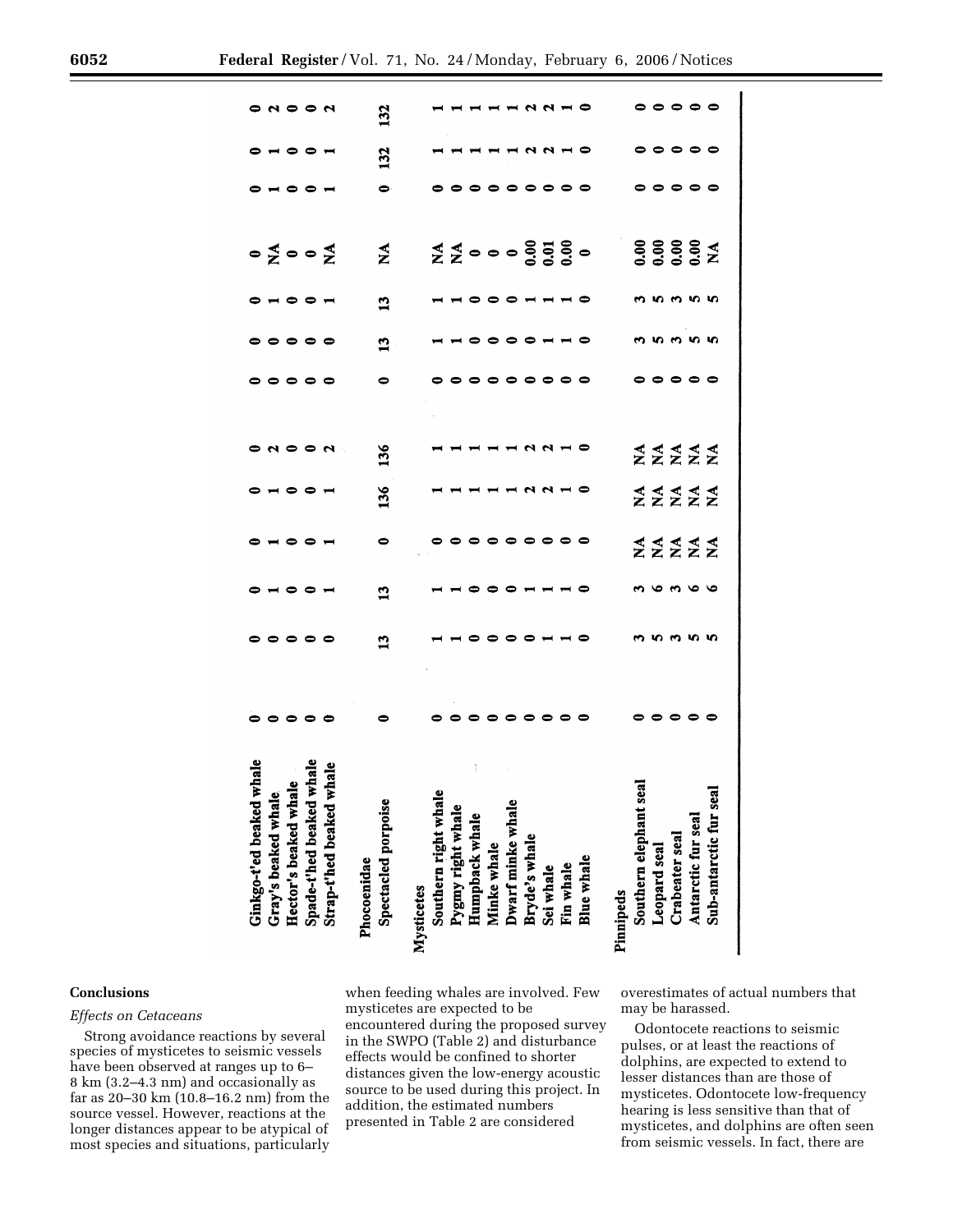documented instances of dolphins approaching active seismic vessels. However, dolphins as well as some other types of odontocetes sometimes show avoidance responses and/or other changes in behavior when near operating seismic vessels.

Taking into account the small size and the relatively low sound output of the 2 GI-gun array to be used, and the mitigation measures that are planned, effects on cetaceans are generally expected to be limited to avoidance of a small area around the seismic operation and short-term changes in behavior. Furthermore, the estimated numbers of animals potentially exposed to sound levels sufficient to cause appreciable disturbance are very low percentages of the affected populations.

Based on the 160-dB criterion, the best estimates of the numbers of individual cetaceans that may be exposed to sounds ≥ 160 dB re 1 microPa (rms) represent from 0 to approximately 0.04 percent of the regional SWPO species populations (Table 2). In the case of endangered balaenopterids, it is most likely that no more than 1 humpback, sei, or fin whale will be exposed to seismic sounds  $\geq 160$ dB re 1 microPa (rms), based on estimated densities of those species in the survey region. Therefore, Scripps has requested an authorization to expose up to 1 individual of each of those species to seismic sounds of  $\geq 160$ dB during the proposed survey. Best estimates of blue whales are that no individuals would be potentially exposed to seismic pulses with received levels ≥ 160 dB re 1 microPa (rms) (Table 2).

Higher numbers of delphinids may be affected by the proposed seismic surveys, but the population sizes of species likely to occur in the survey area are large, and the numbers potentially affected are small relative to population sizes (Table 2).

Mitigation measures such as controlled speed, course alteration, observers, ramp ups, and shut downs when marine mammals are seen within defined ranges should further reduce short-term reactions, and minimize any effects on hearing. In all cases, the effects are expected to be short-term, with no lasting biological consequence. In light of the type of effects expected and the small percentages of affected stocks of cetaceans, the action is expected to have no more than a negligible impact on the affected species or stocks of cetaceans.

# *Effects on Pinnipeds*

Five pinniped species may be encountered at the survey sites, but

their distribution and numbers have not been documented in the proposed survey area. In all likelihood, these species will be in southern feeding areas during the period for this survey. However, to ensure that the Scripps project remains in compliance with the MMPA in the event that a few pinnipeds are encountered, Scripps has requested an authorization to expose up to 3–5 individuals of each of the five pinniped species to seismic sounds with rms levels  $\geq 160$  dB re 1 µPa. Therefore, the survey would have, at most, a shortterm effect on their behavior and no long-term impacts on individual pinnipeds or their populations. Responses of pinnipeds to acoustic disturbance are variable, but usually quite limited. Effects are expected to be limited to short-term and localized behavioral changes falling within the MMPA definition of Level B harassment. As is the case for cetaceans, the short-term exposures to sounds from the two GI-guns are not expected to result in any long-term consequences for the individuals or their populations and the activity is expected to have no more than a negligible impact on the affected species or stocks of pinnipeds.

# *Potential Effects on Habitat*

The proposed seismic survey will not result in any permanent impact on habitats used by marine mammals, or to the food sources they utilize. The main impact issue associated with the proposed activity will be temporarily elevated noise levels and the associated direct effects on marine mammals.

One of the reasons for the adoption of airguns as the standard energy source for marine seismic surveys was that they (unlike the explosives used in the distant past) do not result in any appreciable fish kill. Various experimental studies showed that airgun discharges cause little or no fish kill, and that any injurious effects were generally limited to the water within a meter or so of an airgun. However, it has recently been found that injurious effects on captive fish, especially on fish hearing, may occur at somewhat greater distances than previously thought (McCauley *et al.*, 2000a,b; 2002; 2003). Even so, any injurious effects on fish would be limited to short distances from the source. Also, many of the fish that might otherwise be within the injuryzone are likely to be displaced from this region prior to the approach of the airguns through avoidance reactions to the approaching seismic vessel or to the airgun sounds as received at distances beyond the injury radius.

Fish often react to sounds, especially strong and/or intermittent sounds of low frequency. Sound pulses at received levels of 160 dB re 1 µPa (peak) may cause subtle changes in behavior. Pulses at levels of 180 dB (peak) may cause noticeable changes in behavior (Chapman and Hawkins, 1969; Pearson *et al.*, 1992; Skalski *et al.*, 1992). It also appears that fish often habituate to repeated strong sounds rather rapidly, on time scales of minutes to an hour. However, the habituation does not endure, and resumption of the disturbing activity may again elicit disturbance responses from the same fish.

Fish near the airguns are likely to dive or exhibit some other kind of behavioral response. This might have short-term impacts on the ability of cetaceans to feed near the survey area. However, only a small fraction of the available habitat would be ensonified at any given time, and fish species would return to their pre-disturbance behavior once the seismic activity ceased. Thus, the surveys would have little impact on the abilities of marine mammals to feed in the area where seismic work is planned. Fish that do not avoid the approaching airguns (probably a small number) may be subject to auditory or other injuries.

Zooplankton that are very close to the source may react to the airgun's shock wave. These animals have an exoskeleton and no air sacs; therefore, little or no mortality is expected. Many crustaceans can make sounds and some crustacea and other invertebrates have some type of sound receptor. However, the reactions of zooplankton to sound are not known. Some mysticetes feed on concentrations of zooplankton. A reaction by zooplankton to a seismic impulse would only be relevant to whales if it caused a concentration of zooplankton to scatter. Pressure changes of sufficient magnitude to cause this type of reaction would probably occur only very close to the source, so few zooplankton concentrations would be affected. Impacts on zooplankton behavior are predicted to be negligible, and this would translate into negligible impacts on feeding mysticetes.

# *Potential Effects on Subsistence Use of Marine Mammals*

There is no known legal subsistence hunting for marine mammals in the SWPO, so the proposed Scripps activities will not have any impact on the availability of these species or stocks for subsistence users.

#### **Mitigation**

For the proposed seismic survey in the SWPO, Scripps will deploy 2 GIairguns as an energy source, each with a discharge volume of 45 in3. The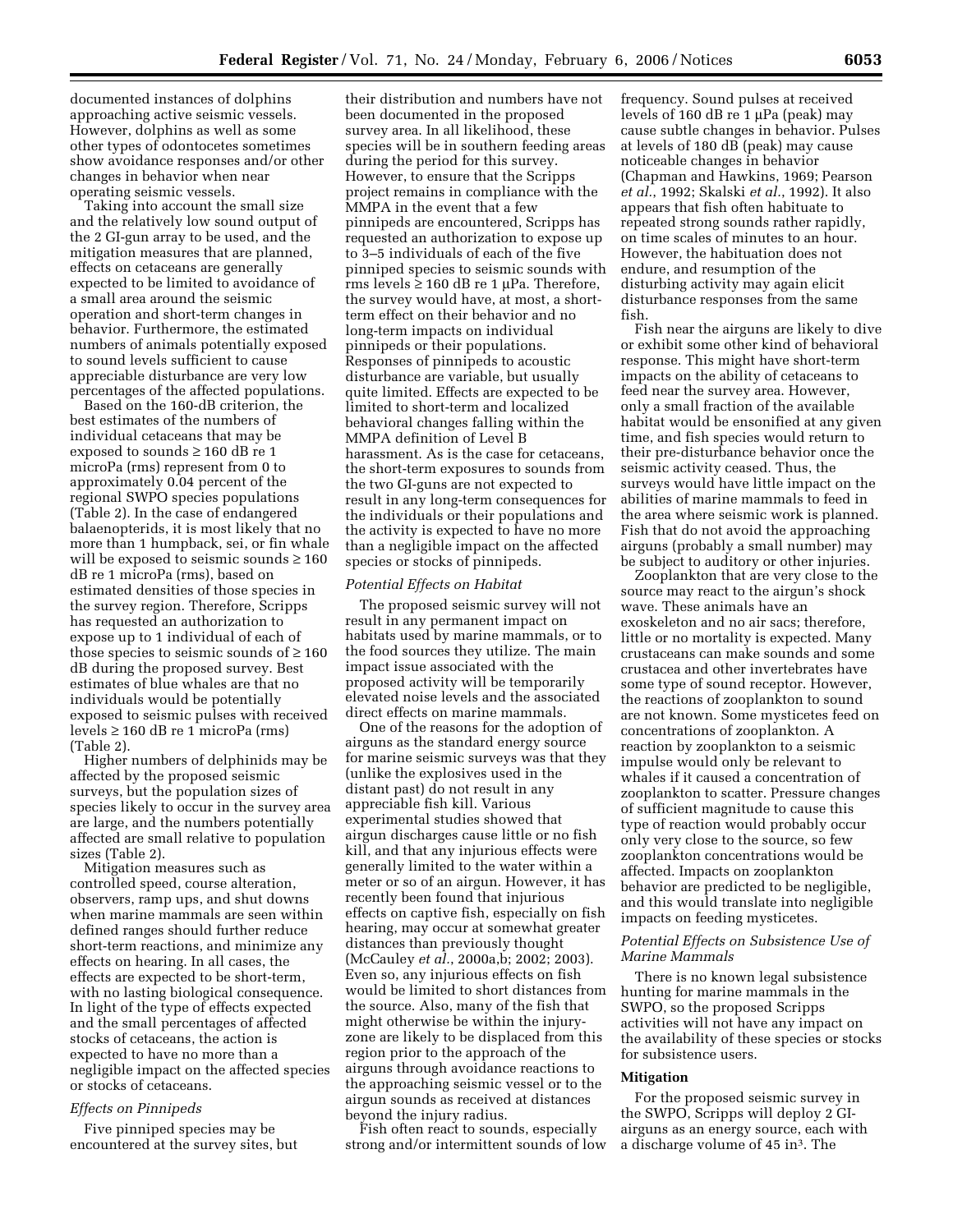energy from the airguns is directed mostly downward. The directional nature of the airguns to be used in this project is an important mitigating factor. This directionality will result in reduced sound levels at any given horizontal distance as compared with the levels expected at that distance if the source were omnidirectional with the stated nominal source level. Also, the small size of these airguns is an inherent and important mitigation measure that will reduce the potential for effects relative to those that might occur with large airgun arrays. This measure is in conformance with NMFS policy of encouraging seismic operators to use the lowest intensity airguns practical to accomplish research objectives.

The following mitigation measures, as well as marine mammal visual monitoring (discussed later in this document), will be implemented for the subject seismic surveys: (1) Speed and course alteration (provided that they do not compromise operational safety requirements); (2) shut-down procedures; and (3) ramp-up procedures.

#### *Speed and Course Alteration*

If a marine mammal is detected outside its respective safety zone (180 dB for cetaceans, 190 dB for pinnipeds) and, based on its position and the relative motion, is likely to enter the safety zone, the vessel's speed and/or direct course may, when practical and safe, be changed to avoid the mammal in a manner that also minimizes the effect to the planned science objectives. The marine mammal activities and movements relative to the seismic vessel will be closely monitored to ensure that the marine mammal does not approach within the safety zone. If the mammal appears likely to enter the safety zone, further mitigative actions will be taken (*i.e.*, either further course alterations or shut down of the airguns).

## *Shut-down Procedures*

Although power-down procedures are often standard operating practice for seismic surveys, power-down will not be used for this activity because powering down from two guns to one gun would make only a small difference in the 180- or 190-dB radius—probably not enough to allow continued one-gun operations if a mammal came within the safety radius for two guns.

If a marine mammal is detected outside the safety radius but is likely to enter the safety radius, and if the vessel's speed and/or course cannot be changed to avoid having the mammal enter the safety radius, the GI-guns will

be shut down before the mammal is within the safety radius. Likewise, if a mammal is already within the safety zone when first detected, the airguns will be shut down immediately.

Following a shut-down, airgun activity will not resume until the marine mammal has cleared the safety zone. The animal will be considered to have cleared the safety zone if it: (1) Is visually observed to have left the safety zone, or (2) has not been seen within the zone for 15 min in the case of small odontocetes and pinnipeds, or (3) has not been seen within the zone for 30 minutes in the case of mysticetes and large odontocetes, including sperm, pygmy sperm, dwarf sperm, beaked and bottlenose whales.

During airgun operations following a shut-down whose duration has exceeded these specified limits, the airgun array will be ramped-up gradually. Ramp-up is described later in this document.

#### *Ramp-up Procedure*

A ramp-up procedure will be followed when the airguns begin operating after a period without airgun operations. The two GI guns will be added in sequence 5 minutes apart. During ramp-up procedures, the safety radius for the two GI guns will be maintained.

During the day, ramp-up cannot begin from a shut-down unless the entire 180 dB safety radius has been visible for at least 30 minutes prior to the ramp up (i.e., no ramp-up can begin in heavy fog or high sea states).

During nighttime operations, if the entire safety radius is visible using vessel lights and night-vision devices (NVDs) (as may be the case in deep and intermediate waters), then start up of the airguns from a shut down may occur, after completion of the 30-minute observation period.

Comments on past IHAs raised the issue of prohibiting nighttime operations as a practical mitigation measure. However, this is not practicable due to cost considerations and ship time schedules. If the *Revelle*  was prohibited from operating during nighttime, each trip could require an additional several days to complete.

If a seismic survey vessel is limited to daylight seismic operations, efficiency would also be much reduced. Without commenting specifically on how that limitation would affect the present project, for seismic operators in general, a daylight-only requirement would be expected to result in one or more of the following outcomes: cancellation of potentially valuable seismic surveys; reduction in the total number of seismic

cruises annually due to longer cruise durations; a need for additional vessels to conduct the seismic operations; or work conducted by non-U.S. operators or non-U.S. vessels when in waters not subject to U.S. law.

#### **Marine Mammal Monitoring**

Scripps must have at least three visual observers on board the *Revelle*, and at least two must be experienced marine mammal observers that NMFS has approved in advance of the start of the SWPO cruise. These observers will be on duty in shifts of no longer than 4 hours.

The visual observers will monitor marine mammals and sea turtles near the seismic source vessel during all daytime airgun operations, during any nighttime start-ups of the airguns, and at night whenever daytime monitoring resulted in one or more shut-down situations due to marine mammal presence. During daylight, vessel-based observers will watch for marine mammals and sea turtles near the seismic vessel during periods with shooting (including ramp-ups), and for 30 minutes prior to the planned start of airgun operations after a shut-down.

Use of multiple observers will increase the likelihood that marine mammals near the source vessel are detected. *Revelle* bridge personnel will also assist in detecting marine mammals and implementing mitigation requirements whenever possible (they will be given instruction on how to do so), especially during ongoing operations at night when the designated observers are on stand-by and not required to be on watch at all times.

The observer(s) will watch for marine mammals from the highest practical vantage point on the vessel, which is either the bridge or the flying bridge. The observer(s) will systematically scan the area around the vessel with Big Eye binoculars, reticle binoculars (e.g., 7 x 50 Fujinon) and with the naked eye during the daytime. Laser range-finding binoculars (Leica L.F. 1200 laser rangefinder or equivalent) will be available to assist with distance estimation. The observers will be used to determine when a marine mammal or sea turtle is in or near the safety radii so that the required mitigation measures, such as course alteration and power-down or shut-down, can be implemented. If the GI-airguns are shut down, observers will maintain watch to determine when the animal is outside the safety radius.

Observers may not be on duty during ongoing seismic operations at night; bridge personnel will watch for marine mammals during this time and will call